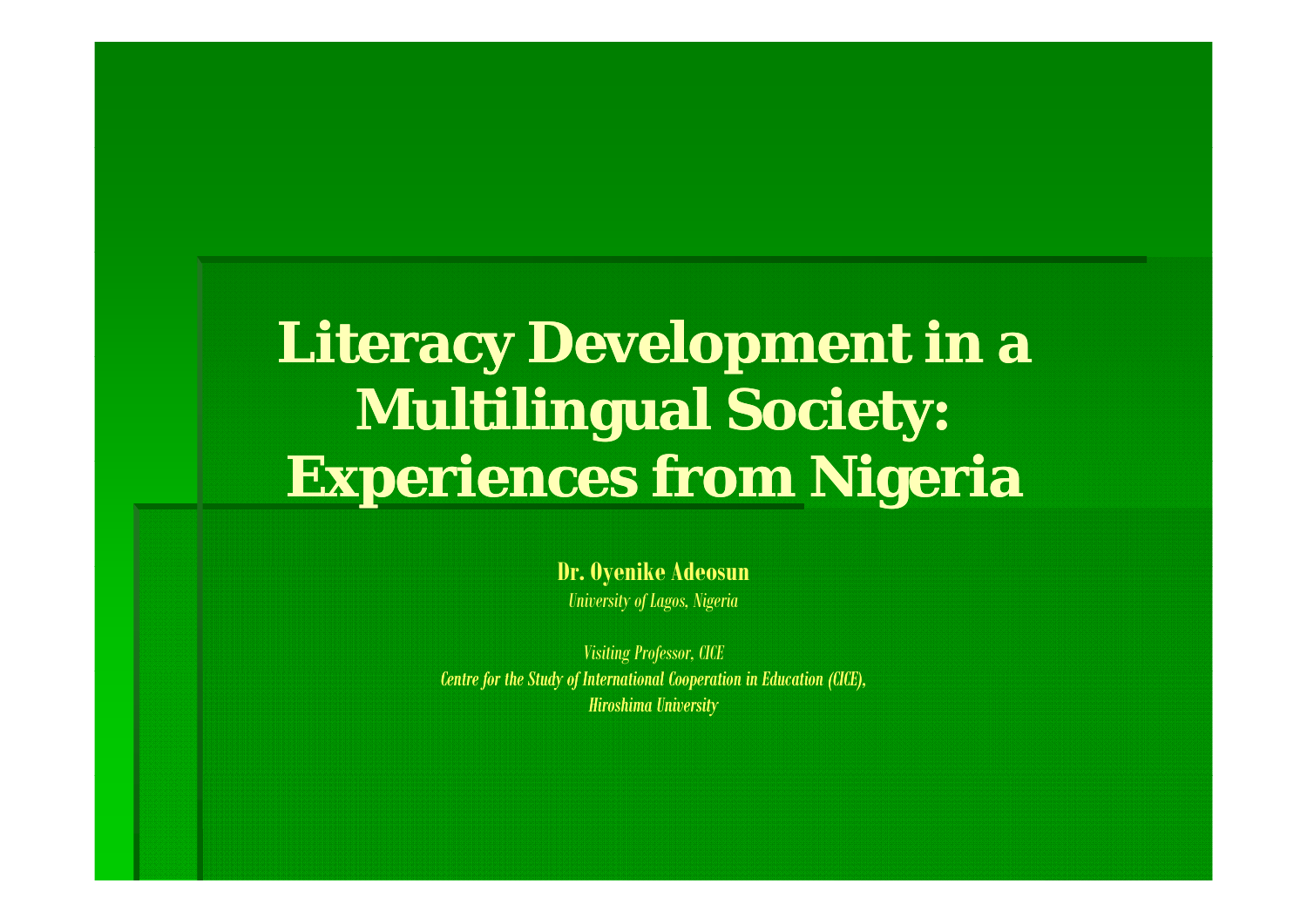## **Issues**

- Multilingualism is a norm Africa
- Ŧ Illiteracy is a major barrier to development in sub-Saharan Africa
- Is literacy and multilingualism mutually exclusive?
- O Literacy in what language, in a multilingual setting?
- $\blacksquare$  What kind(s) of literacy, in a globalized world?
- A concern for Nigeria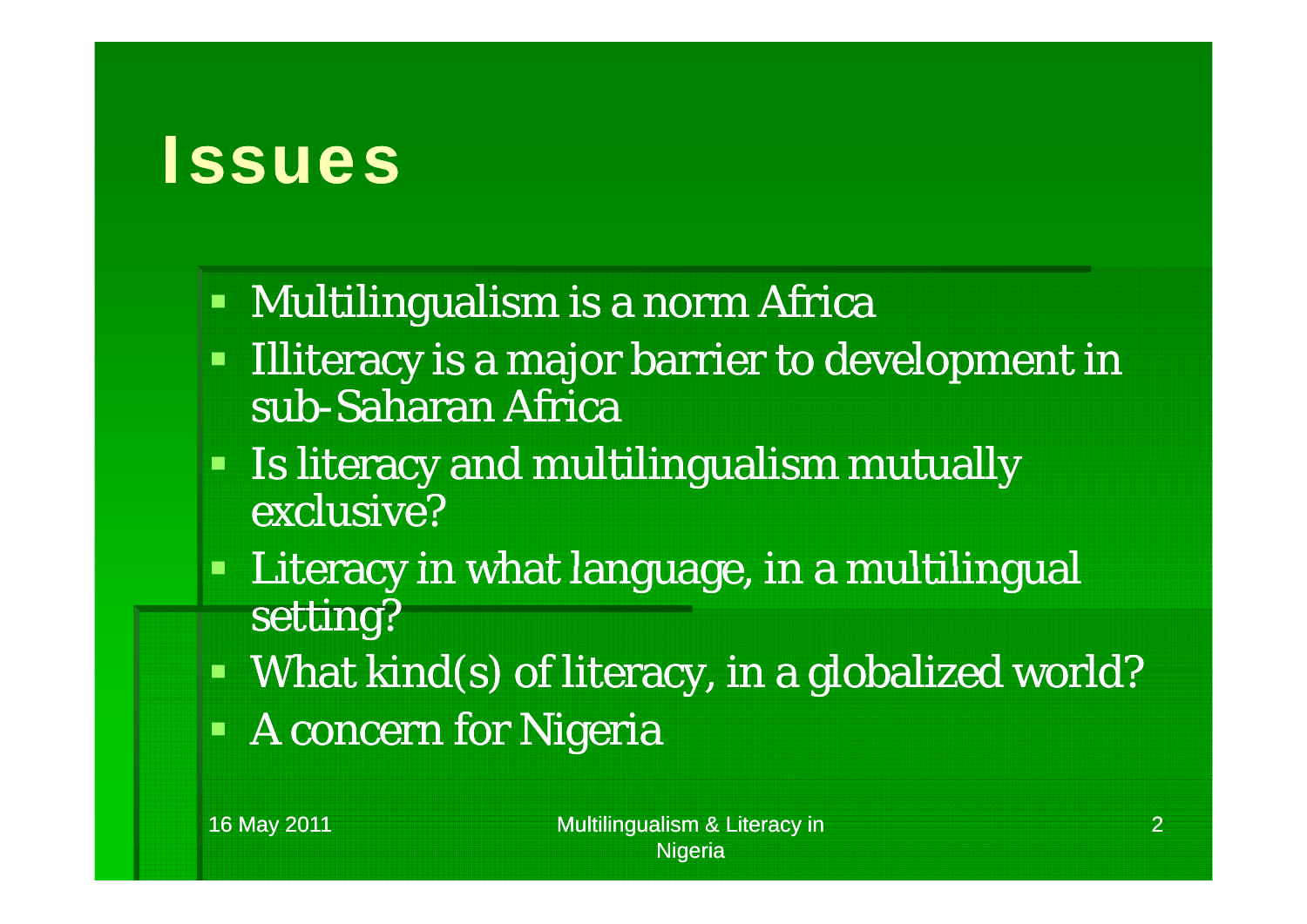# Introduction

#### $\blacksquare$ World focus on literacy

- Close ties to development (individual and national)
	- Literacy empowers people for development and development requires educated, skilled and competent people
- Illiteracy synonymous poverty
	- countries with the lowest levels of literacy are also the poorest economically.
- Changing nature of literacy
	- Basic literacy (read, write, in different contexts)
	- Functional literacy (read, write, to cope with demands of everyday life)
		- Everyday demands increases as world advances
	- Enlightenment literacy (read, write, to transform self and community, involves a range of literacies and competencies)
- Changes due to globalization and information society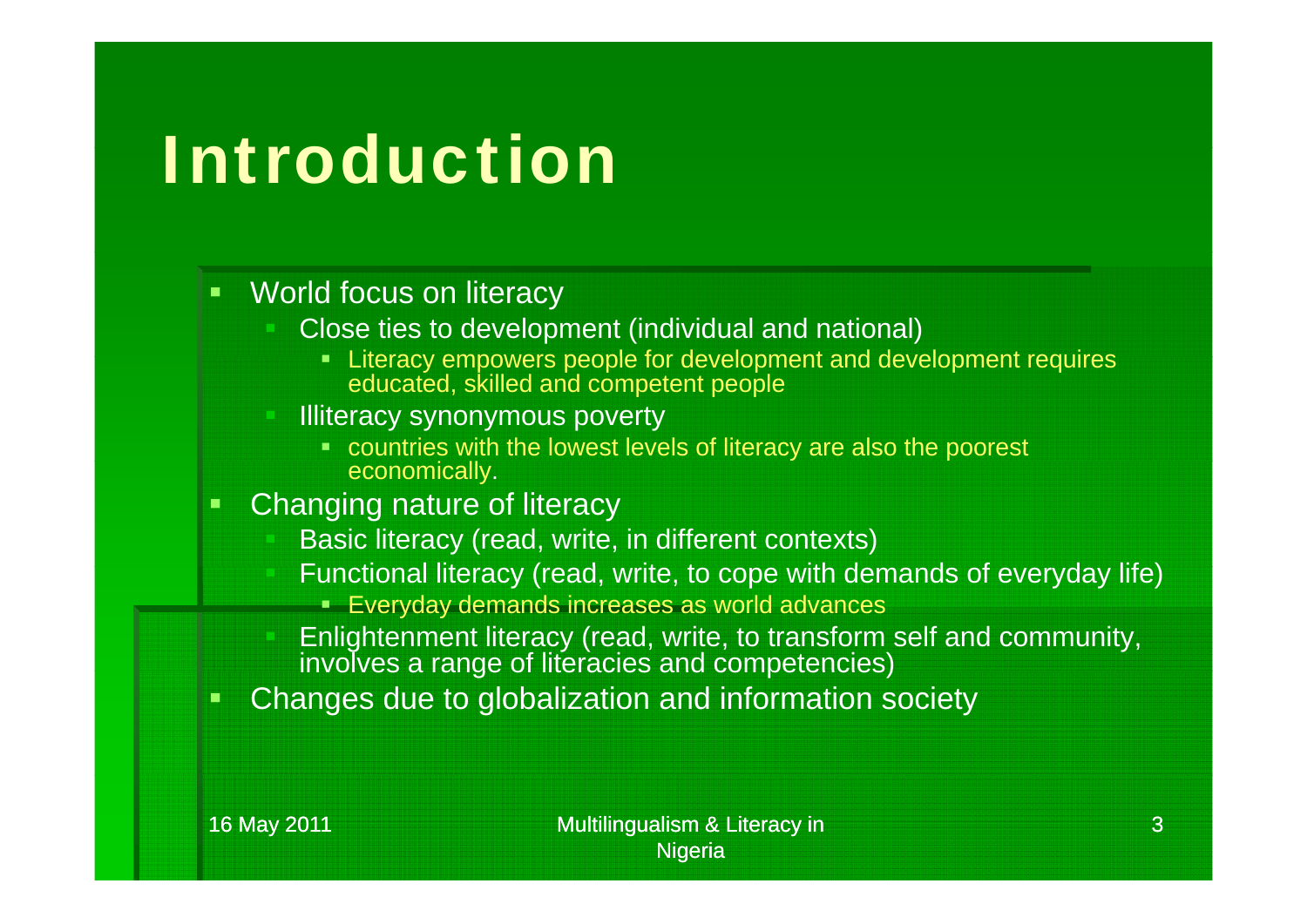### Multilingualism a norm in Africa

- In Africa…there are between 1,250 and 2,100 languages and the degree of multilingualism varies greatly. About 105 million people speak around 410 languages in Nigeria, 30 million people in Zaire use 206 languages and Ethiopia has 97 languages for a population of about 45 million.... In Cameroon 185 languages are used by 8 million people…3 million inhabitants of Benin are spread over 58 languages while 2 million Congolese have at their disposal 31 languages…Mauritania has four languages, Niger ten… With a population of about 28 million Tanzania has 120 languages…Mali has 12 languages … Burkina Faso has about 60 languages for a population of 9 million…'' (WolffAbout, 1998)
- These countries are also known to have the lowest GDP, per capital income (\$300-\$2000) and literacy rates. Is multilingualism a factor in illiteracy?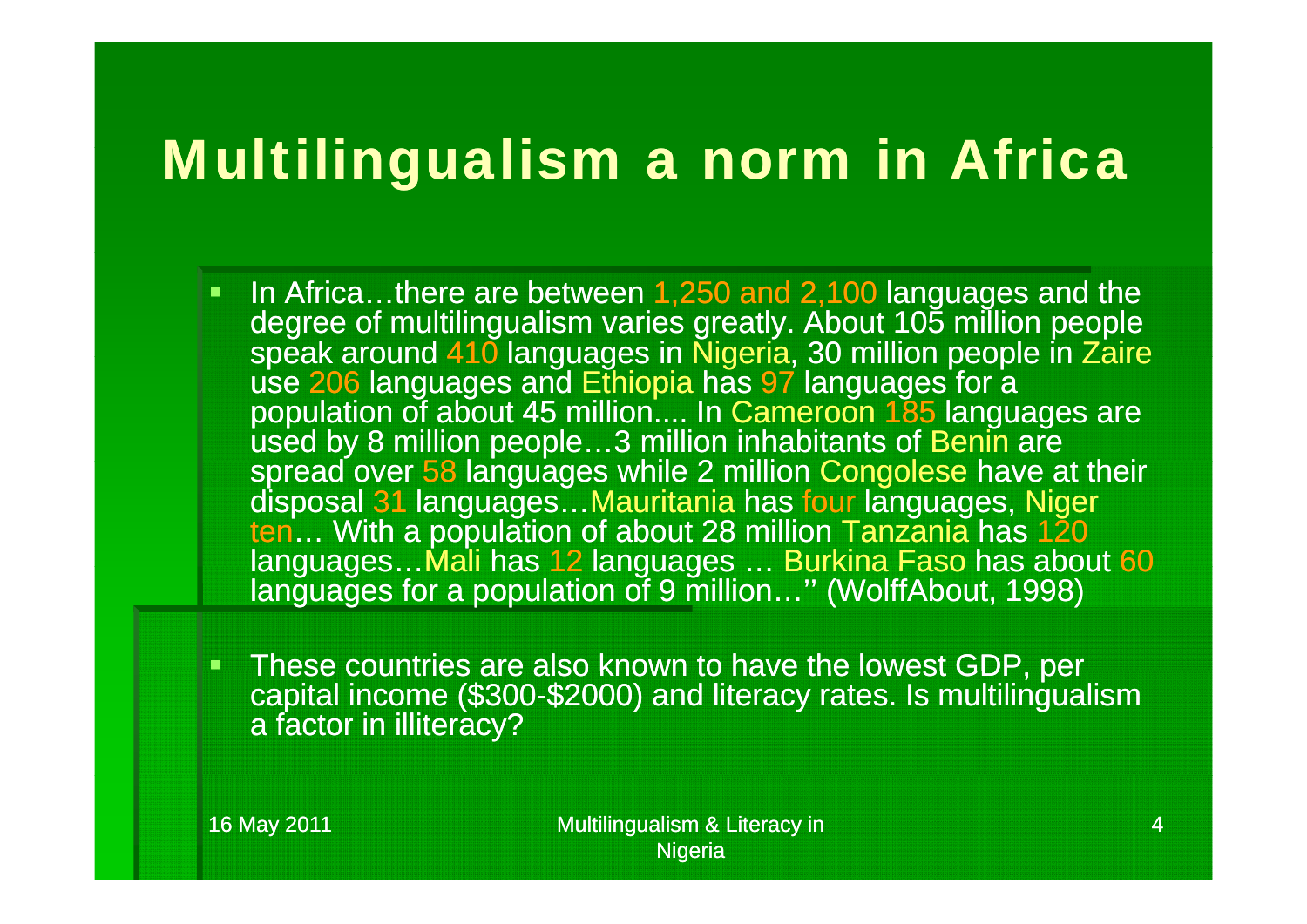#### illiteracy also a norm? y also a norm

- In absolute numbers, those without literacy skills are mainly in Sub -Sahara Africa Sahara Africa, South & West Asia. (UNESCO, EFA GMR, 2006)
- **Between 1985-1994 & 2000-2006, the global** literacy rate increased from 74% to 84%. However, 45 countries have adult literacy rates below the developing country's average of 79%, mostly in Sub-Sahara Africa, South & West Asia. 19 of these countries have literacy rates of less than 55% (UNESCO, EFA GMR, 2009)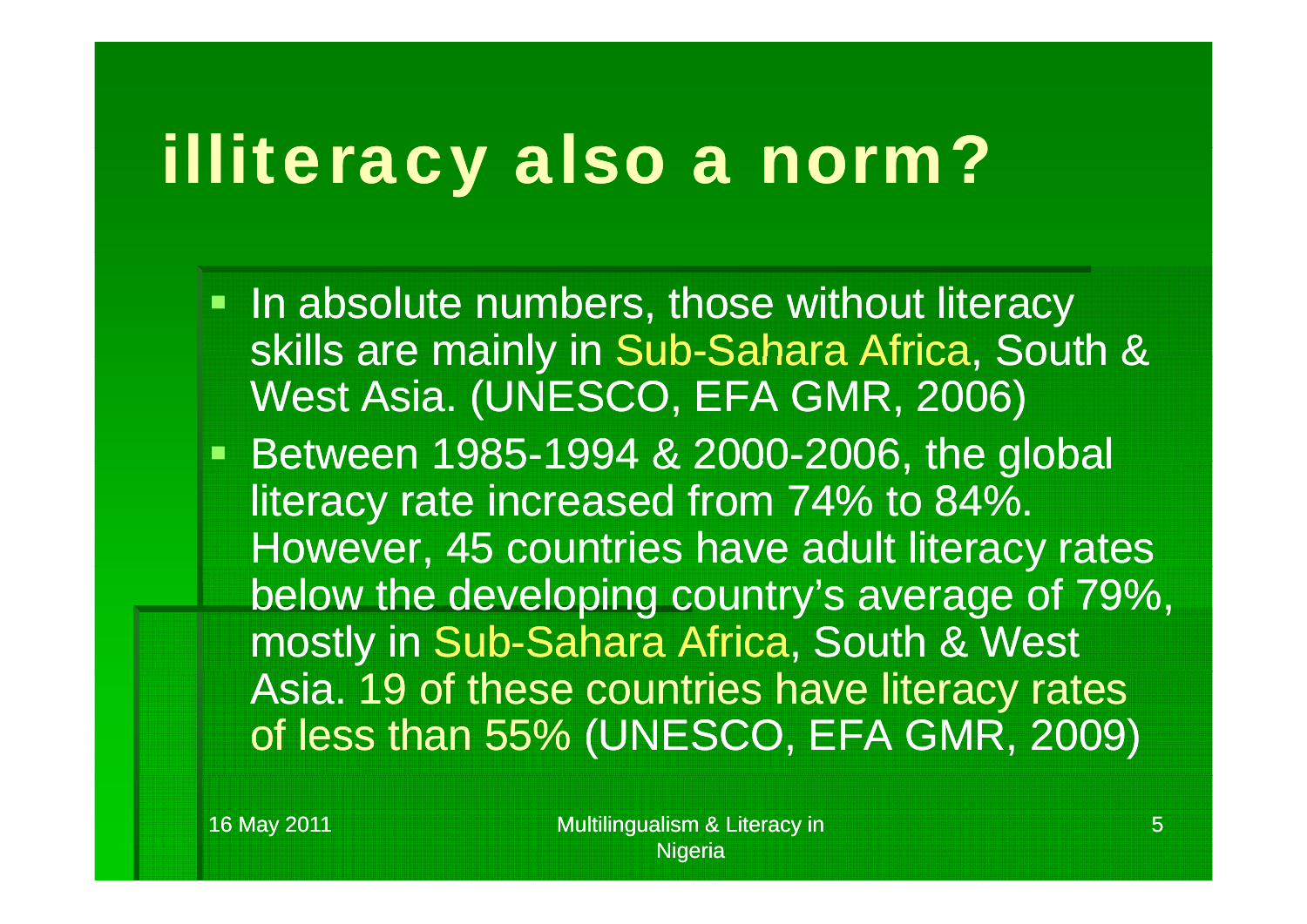# Countries' profiles

| <b>Country</b>      | No of Languages* | Literacy Rate (%)** | GDP per capita (\$)*** |
|---------------------|------------------|---------------------|------------------------|
| <b>Tanzania</b>     | 120              | 69.4                | 1,236                  |
| <b>Nigeria</b>      | 510              | 69.1                | 2,082                  |
| <b>Cameroon</b>     | 185              | 67.9                | 2,215                  |
| Dem. Rep. of Congo  | 215              | 67.2                | 328                    |
| <b>Ghana</b>        | 79               | 57.9                | 1,452                  |
| <b>Mauritania</b>   | $6\phantom{1}$   | 51.2                | 12,078                 |
| <b>Ethiopia</b>     | 90               | 35.9                | 868                    |
| <b>Benin</b>        | 54               | 34.7                | 1,468                  |
| <b>Niger</b>        | 21               | 28.7                | 684                    |
| <b>Mali</b>         | 57               | 24.0                | 1,120                  |
| <b>Burkina Faso</b> | 69               | 23.6                | 1,161                  |

**\*** \* Ethnologue (http://www.ethnologue.com) г

**\*\*\*\*** UNDP (2009). Lower than global average of 84% \*\*\*World Bank, 2008

16 May 2011 **Multilingualism & Literacy in** 

Nigeria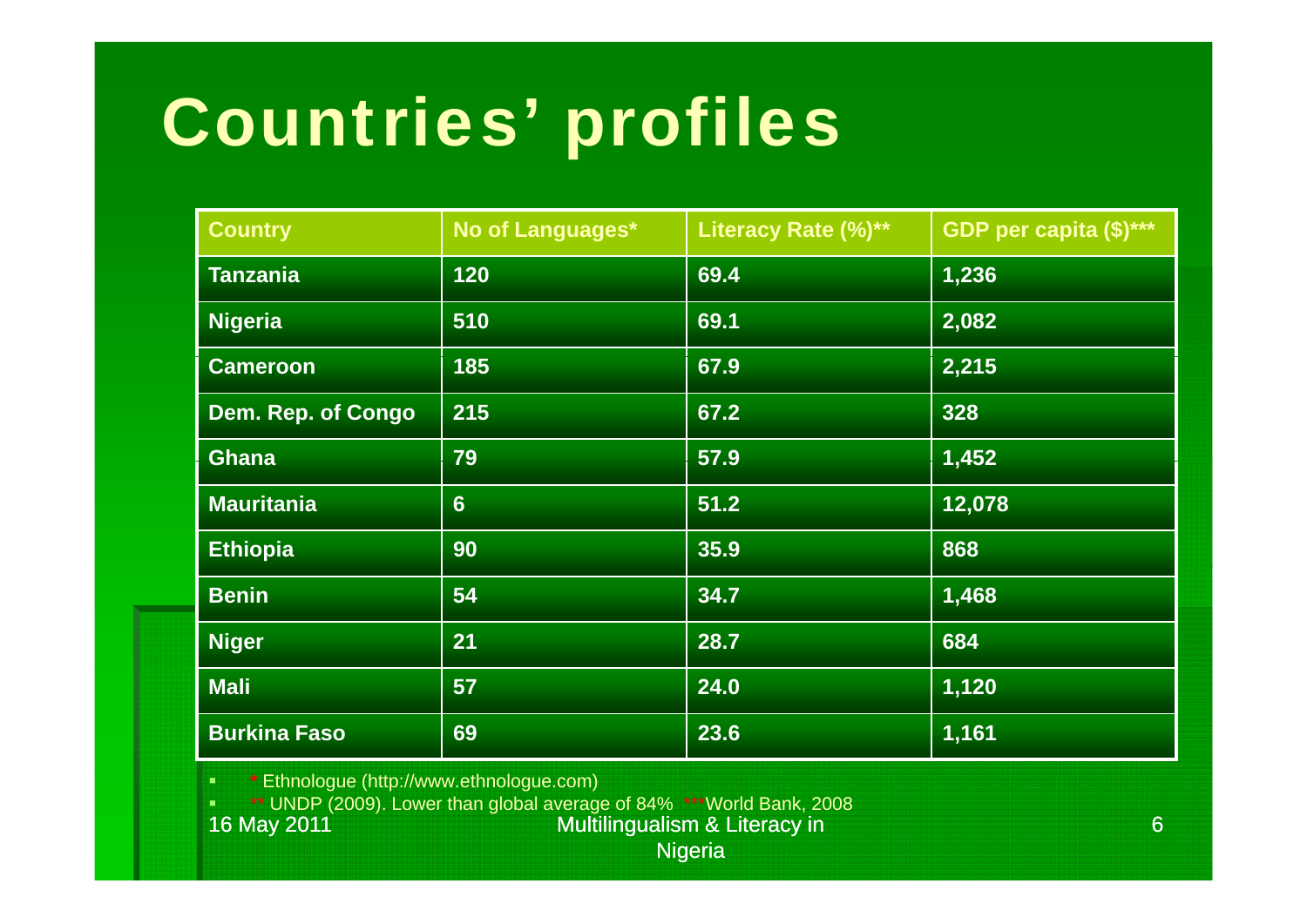## Nigeria as case study: Facts & Statistics

 $\blacksquare$ Location: Western Africa, bordering the Gulf of Guinea, between Benin and Cameroon Population:148, 023 (2007); 55% below age 18. **Approximately 50% of West Africa's** population Population growth rate 2.2% (2007) • 75% rural, 25% urban Administrative Divisions: 6 geopolitical zones; spread across 36 states & 1 capital territory (Abuja); and 774 LGAs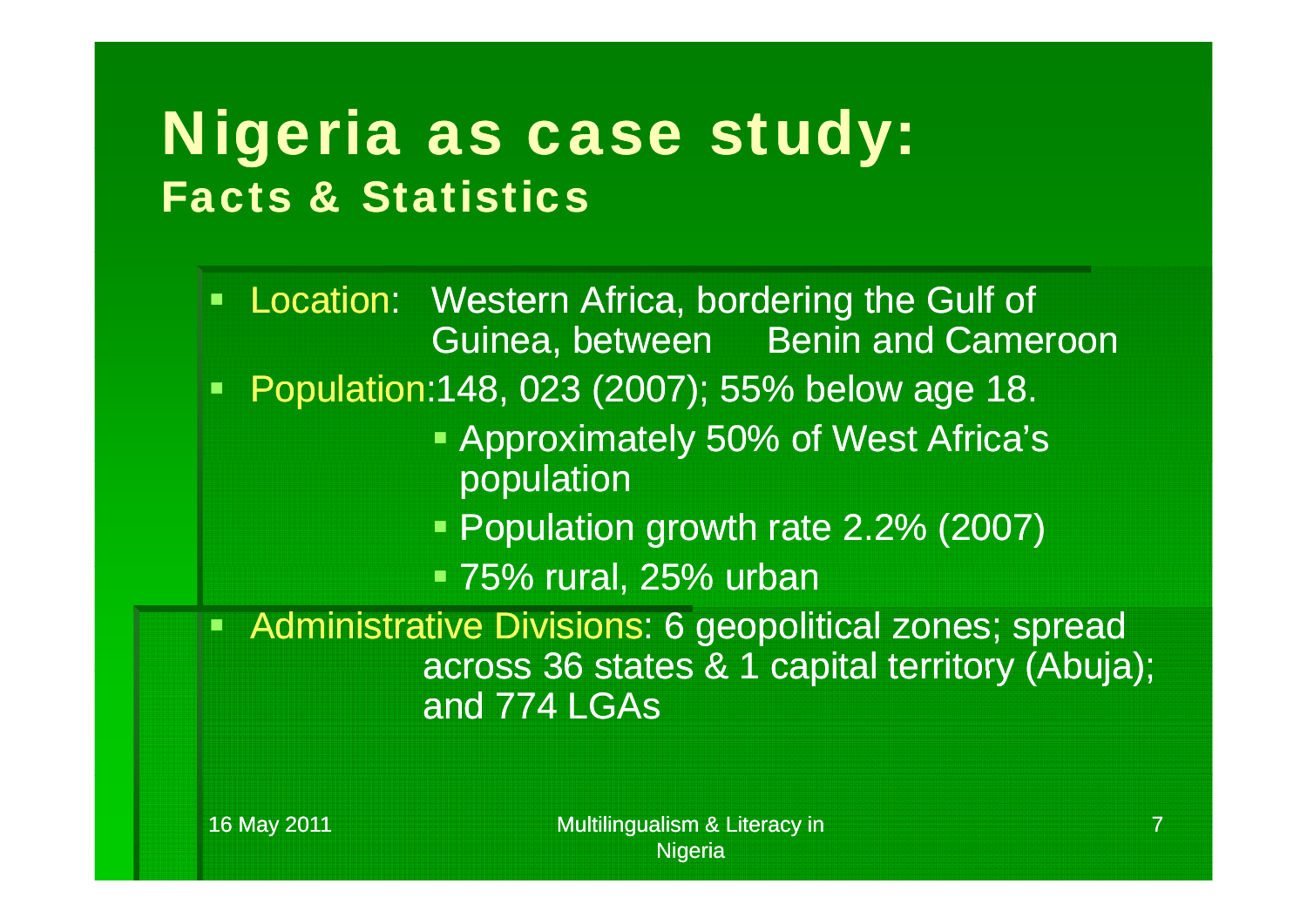#### Literacy Rate y kat …

#### 69.1%, (UNESCO, EFA GMR, 2009).

- Geographical disparity: illiteracy is higher in rural areas and in the northern parts of the country
	- SE 73.5%; SW & SS 70.4%; NC 53.5%, NW 23.2%
	- State disparity: Lagos (SW) 80.1%, Yobe (NE) 20.3%
- Gender disparity: Male higher, also based on geographical disparity.
- Age disparity: Highest Literacy between 15-19 years (84%)
- Language disparity: Literacy in different languages-Mother Tongue(s), English and Arabic.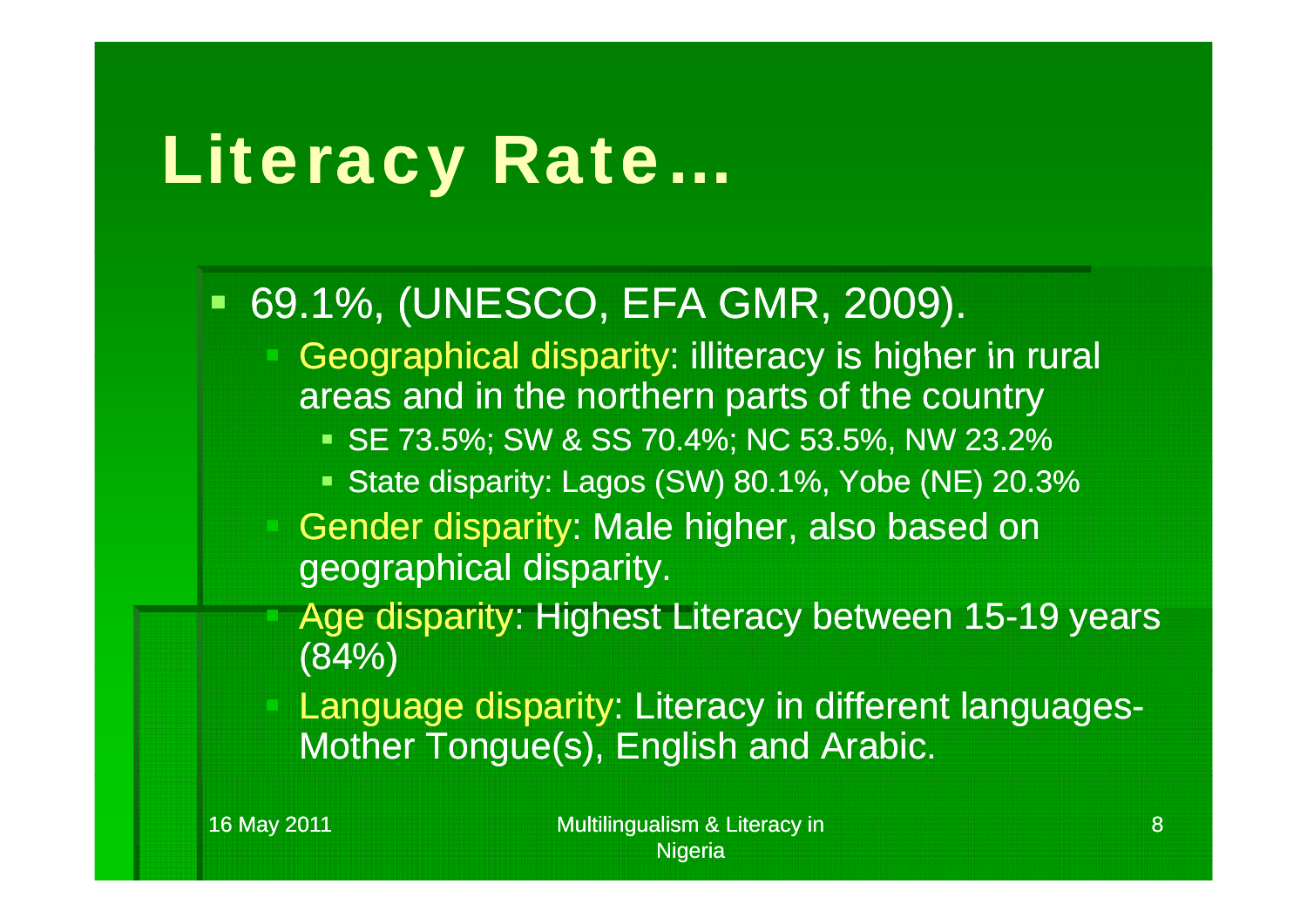#### … Literacy Rate y Rate

#### Figure based on self-reported survey

- How many people are actually literate?
- What level of literacy (basic, functional or transformational)?
- Literacy in what language English, Nigerian languages, Arabic?
	- *'many of the world's languages are not used as a medium of instruction in formal schooling; figures on "literacy" therefore represent literacy in the dominant language of a country, not necessarily in the learner's mother tongue (UNESCO Bangkok, 2006).*
- г Disparity due to historical, cultural and socioeconomic factors
	- Colonial antecedents
	- Industrial capitations
	- Skewed distribution of wealth (social classes, rural-urban)
		- Quality and quantity of education <sup>a</sup> function of social resources (of individual, family and community)
	- Beliefs and practices, especially about girl-child
	- Multilingual nature of the country

16 May 2011 **Multilingualism & Literacy in** Multilingualism & Literacy in **Nigeria**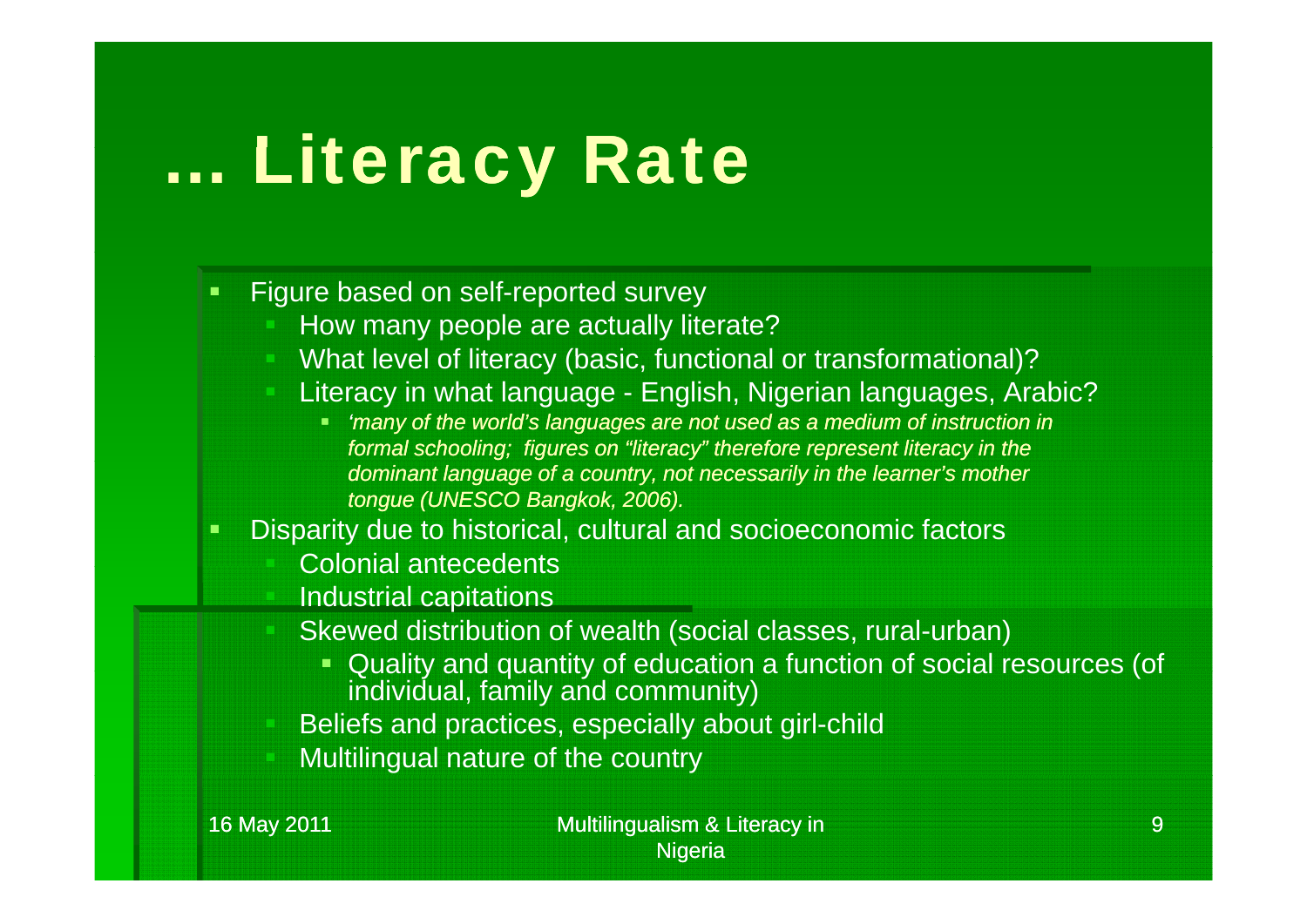# <u>Multilingual, Multi-ethnic</u>

#### **Ethnic Groups:**

- Over 470 ethnic groups; distinguished by language, customs & religious beliefs, with varying sizes, power and influence.
- Major groups include Hausa and Fulani 29%, Yoruba 21%, Igbo (Ibo) 18%, Ijaw 10%, Kanuri 4%, Ibibio 3.5%, Tiv 2.5%.
- Groups in the southern region of the country have traditionally had much higher levels of education and employment in the public sector than groups in the northern region.

#### $\blacksquare$ **Languages:**

- Over 510, about 75% spoken by minority groups.
- English (official), Hausa, Igbo, Yoruba (national)
- **Religions:** Muslim 50%, Christian 40%, indigenous beliefs 10%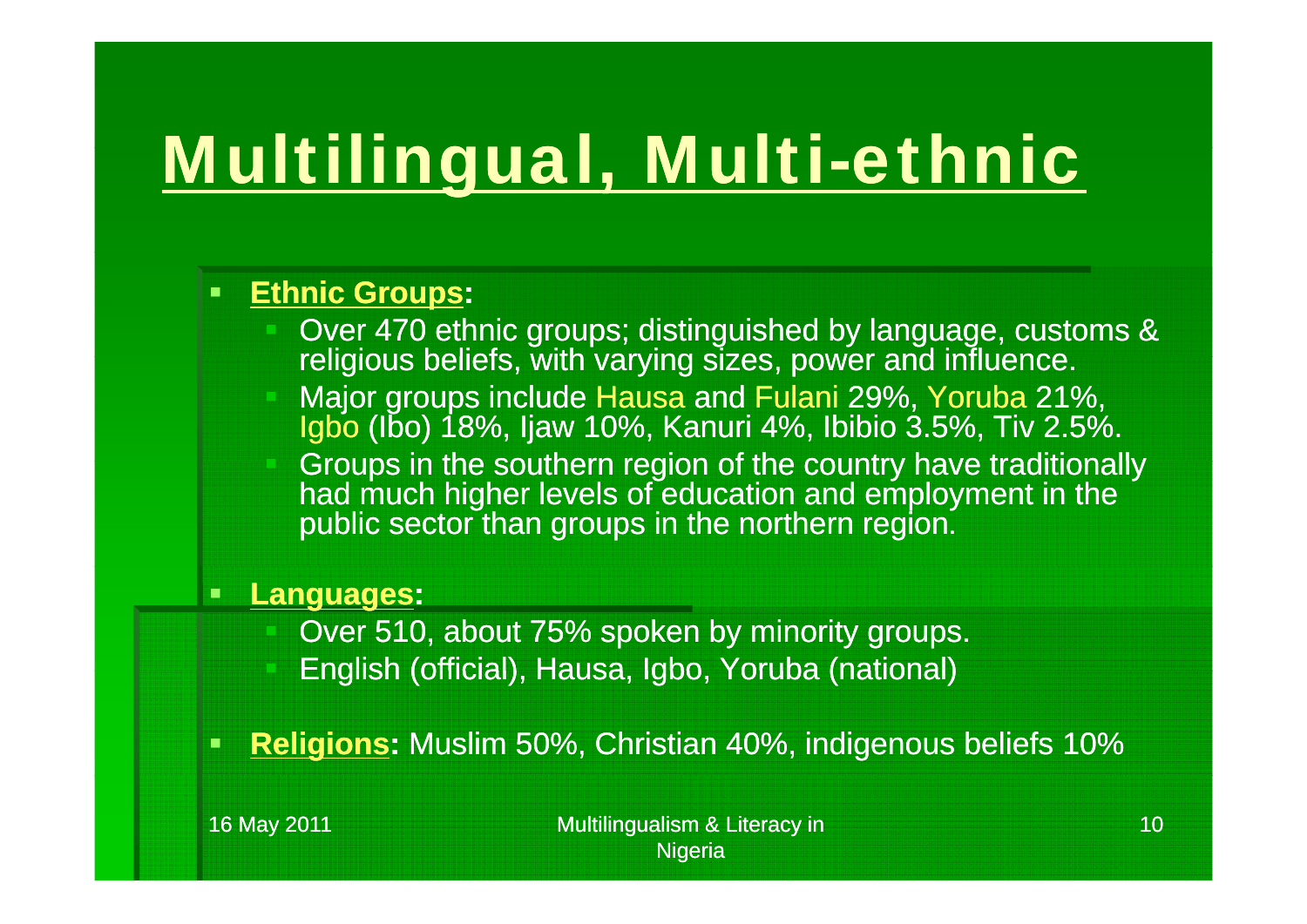# Linguistic map of Nigeria

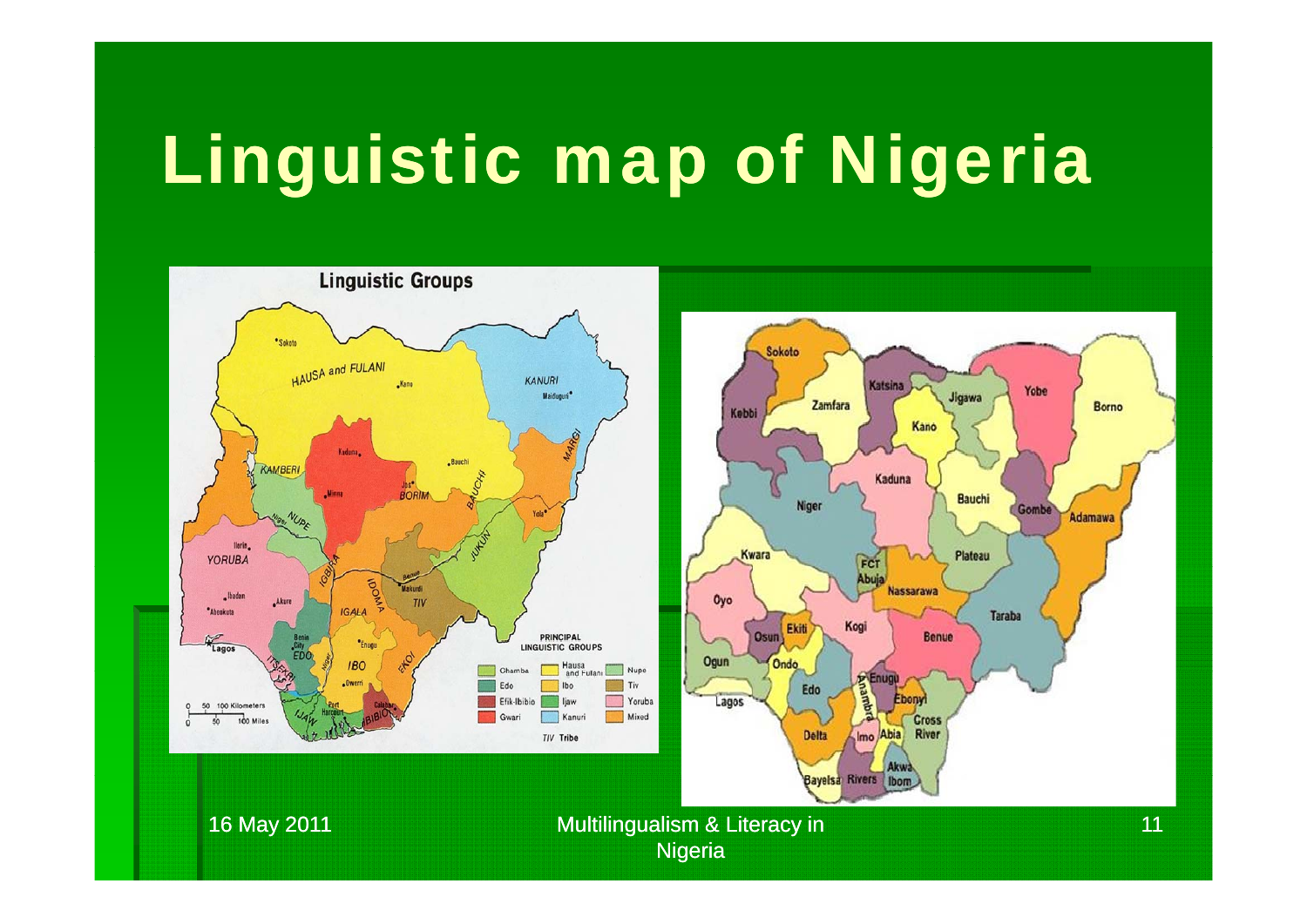#### <u>Geographical Distribution</u>

| <b>Zones</b>                                                                   | <b>States</b>                                                    | <b>Languages</b>                                                                                        |
|--------------------------------------------------------------------------------|------------------------------------------------------------------|---------------------------------------------------------------------------------------------------------|
| South-<br>West                                                                 | Ekiti, Lagos, Ogun.<br>Ondo, Osun, Oyo                           | 11 languages<br>Yoruba (dominant)                                                                       |
| South-<br><b>East</b>                                                          | Abia, Anambra, Ebonyi,<br>Enugu, Imo                             | 8 languages<br>Igbo (dominant)                                                                          |
| South-<br><b>South</b>                                                         | Akwa-Ibom, Balyeas,<br>Cross-River, Delta, Edo,<br><b>Rivers</b> | 105 languages (Igbo, Efik, Edo, Igala,<br>Ijaw, Ikwere, Izon, others -over 100)                         |
| North-<br>Central                                                              | Benue, FCT, Kogi,<br>Nasarawa, Niger,<br>Plateau                 | 139 languages (Nupe, Ebira, Tiv,<br>Yoruba, Idoma, Igede, Agatu, Ron,<br>Taruk, Gbari, others -over 120 |
| North-<br>East                                                                 | Adamawa, Bauchi,<br>Borno, Gombe, Taraba,<br>Yobe                | 224 languages, Hausa & Fulfude<br>dominant, Kanuri, Tiv, Junkun, Bacama,<br>Bole, others -over 200      |
| <b>North</b><br><b>West</b>                                                    | Kaduna, Kastina, Kano,<br>Kebbi, Sokoto, Jigawa,<br>Zamfara      | 76 languages (mostly endangered),<br>Hausa & Fulfude dominant, Kanuri,<br>Gbari, Bade, others -over 70  |
| <b>Multimgualism &amp; Literacy in</b><br><u>To May ZUTT</u><br><b>Nigeria</b> |                                                                  |                                                                                                         |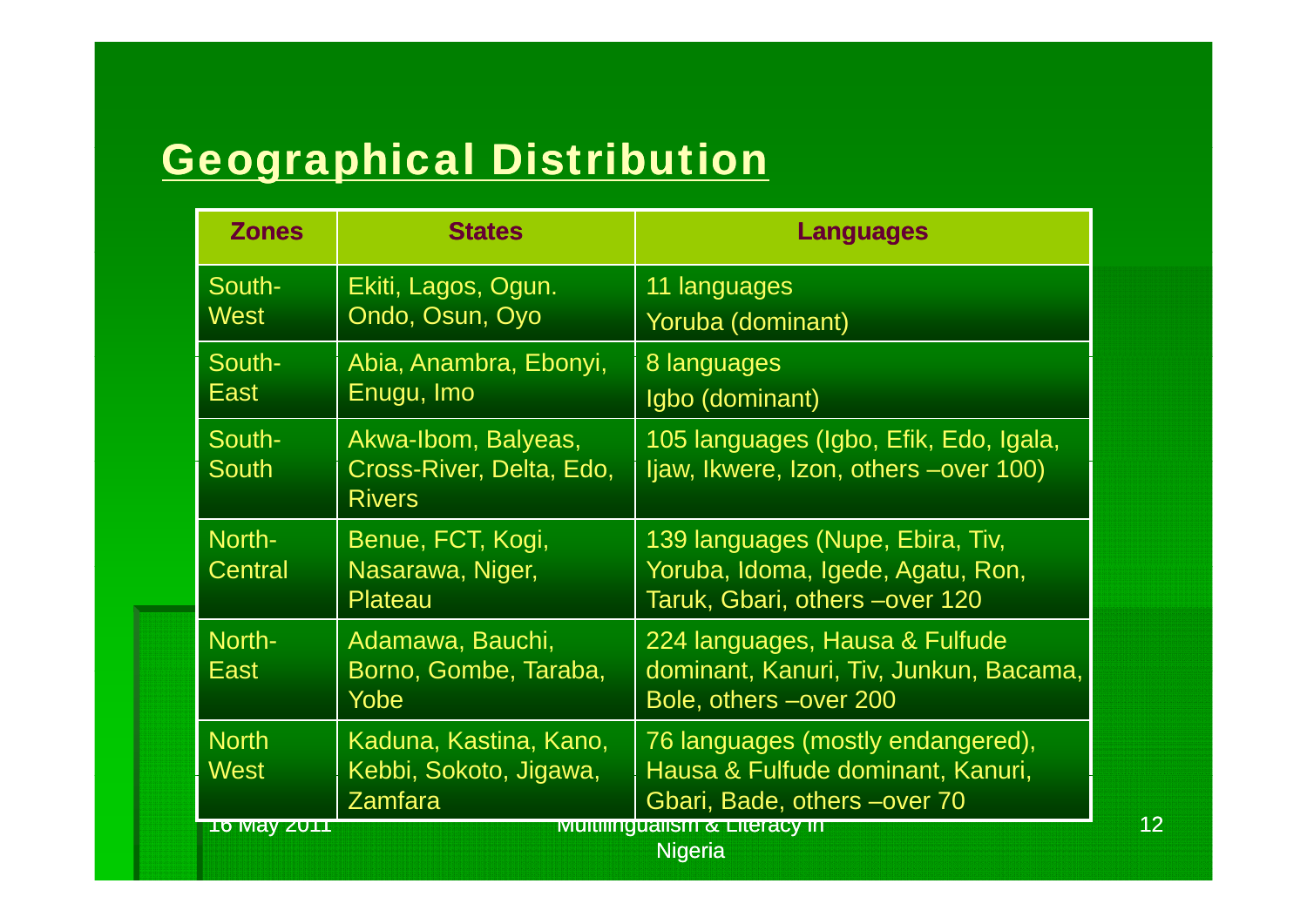#### Complicated Sociolinguistic landscape

Excerpts from the songs of Evi Edna Ogholi, a Nigerian musician:

Which of dem we go speak? ...

One metre --We travel to **Umunede**, we go speak **Isoko**, We travel to **Borno**, say na **Fulfulde**. We travel to **Ughelli**, dem go speak **Urhobo**. We travel to **Buguma**, say na **Kalabari**, We travel to **Kaduna**, dem go speak Hausa, We travel to Okene, dem go speak Ebira, We travel to **Abbi**, dem go speak **Kwale**, Ogomola, dem go speak Okrika,

One kilometre means another language, half a kilometre means another language, One metre ...

We travel to **Sokoto**, dem ao speak **Fulani**, We go to **Benin City**, dem go speak **Edo**. We travel to Onitsha, dem go speak Igbo. We travel to Asaba-Asa, den Bendel we ao. We travel to **Gboko**, dem say na Tiv, We travel to **Otukpa**, dem ao speak **Idoma**, We travel to **Akure**, dem ao speak **Yoruba**. We travel to Ase, dem go speak Aboh, We travel to **Uuo**, na Ibibio.

We travel, we travel, we travel travel travel ... All I'm saying, Lingua franca ... One metre ...

16 May 2011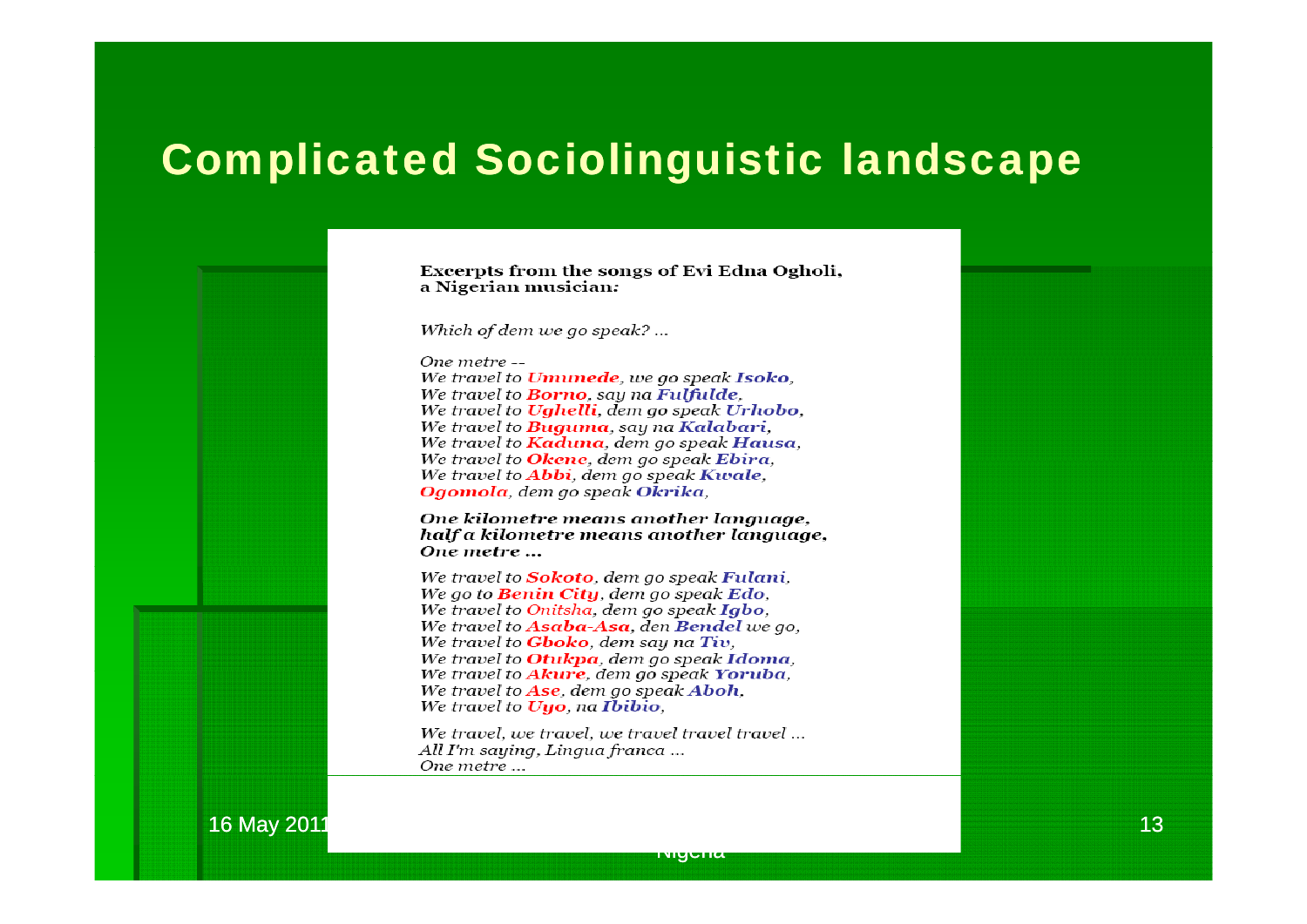## With attendant Social realities

- Language is a source of individual identity, and basis for social, cultural, economic, educational and political lives.
	- Kames, political units and parties, cultural troupes, broadcast and print media, etc. are divided along linguistic lines.
	- **Integration into local communities and participation in grassroots** social, economic and political processes are facilitated by knowledge of local languages.
	- Language loyalty
	- Seemingly rivalry among languages
- Politics revolve round the fear of domination of one language over another
- Τ Based on diversity, effective communication between different languages is impaired.
- Need for a language policy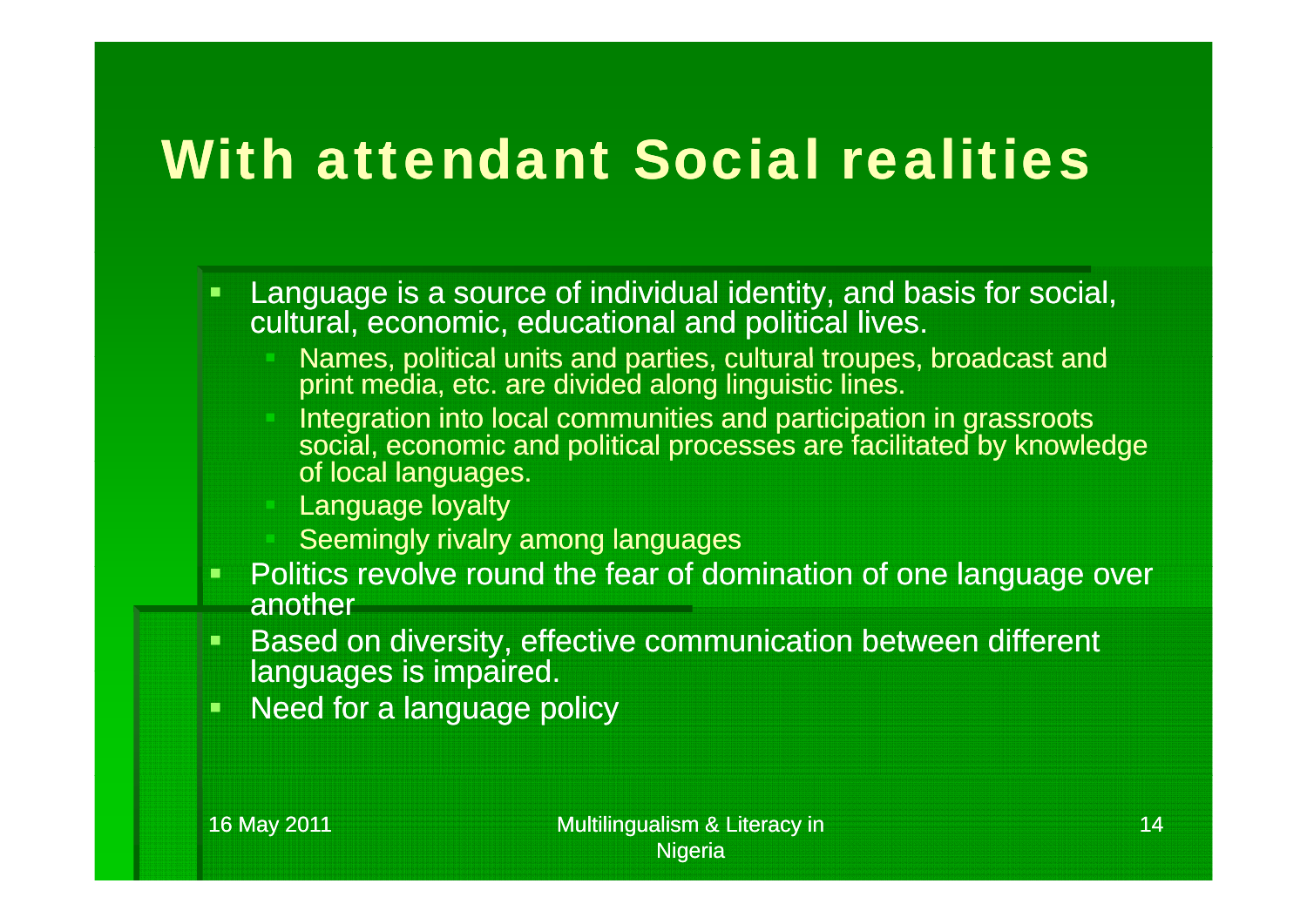### <u>Language Policy: (</u>NPE, 1977,…2004)

- Use of Mother-Tongue (MT) as language of initial literacy (medium of instruction) at pre-school, lower primary (basic 1-3) & adult/non-formal education. English is taught as a subject.
- **English as the medium of instruction at upper primary (basic 4-6), junior** high (basic 7-9) and senior high school. MT becomes a subject in the curriculum.
- $\blacksquare$ At high school (junior and senior), a child is also expected to learn a major language (Hausa, Igbo and Yoruba ), aside his MT.
- English remains the language of formal literacy, secondary and higher education.
- $\blacksquare$  French as "second official language'' is learnt as compulsory subject in primary and junior high school (basic 1-9)
- No official recognition for Arabic, but used in Islamiyyah schools in the north.
- Where Mother Tongue is not standardized, Language of Immediate Community (any of the regional languages) is used.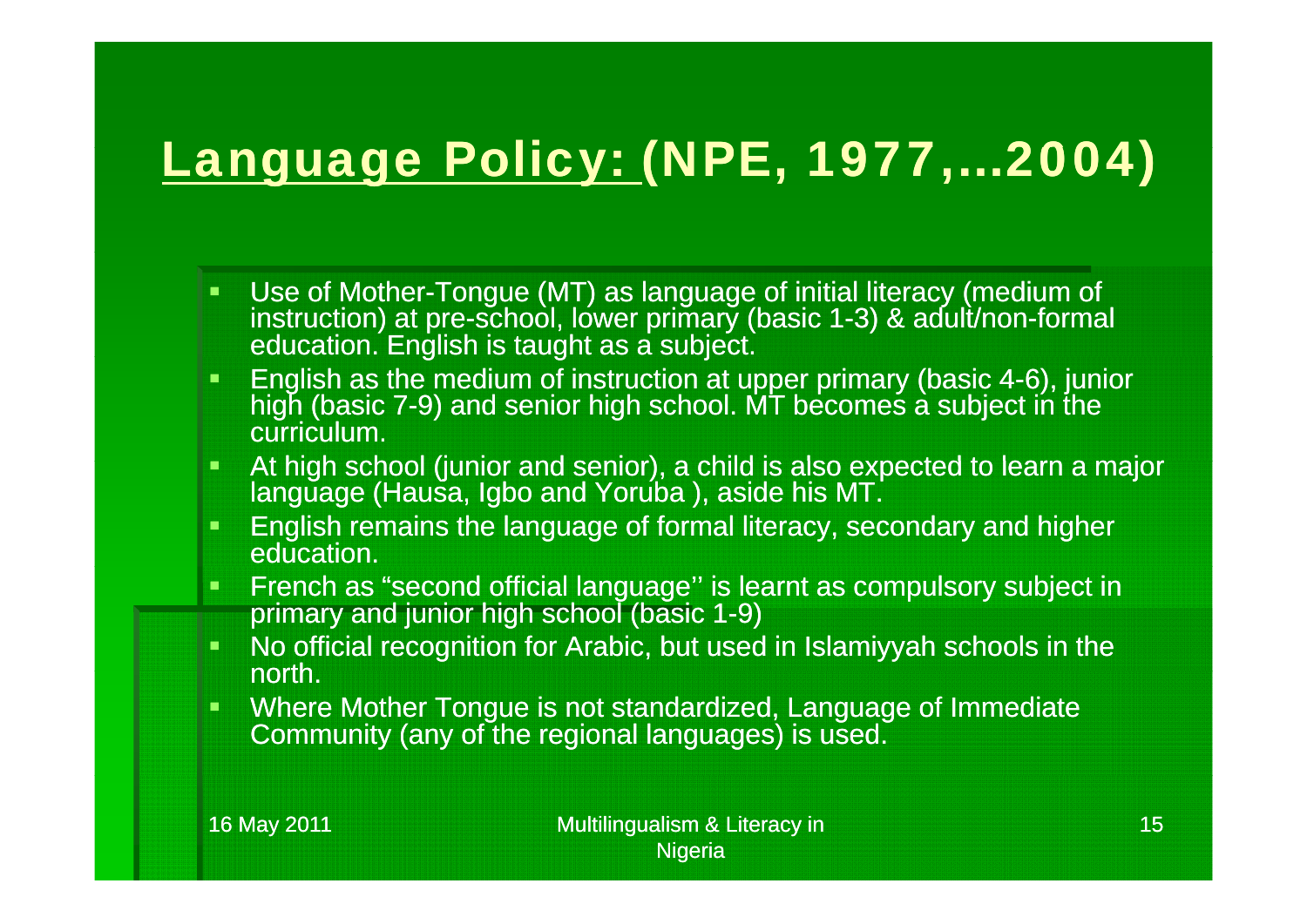## Nigerian Education System



16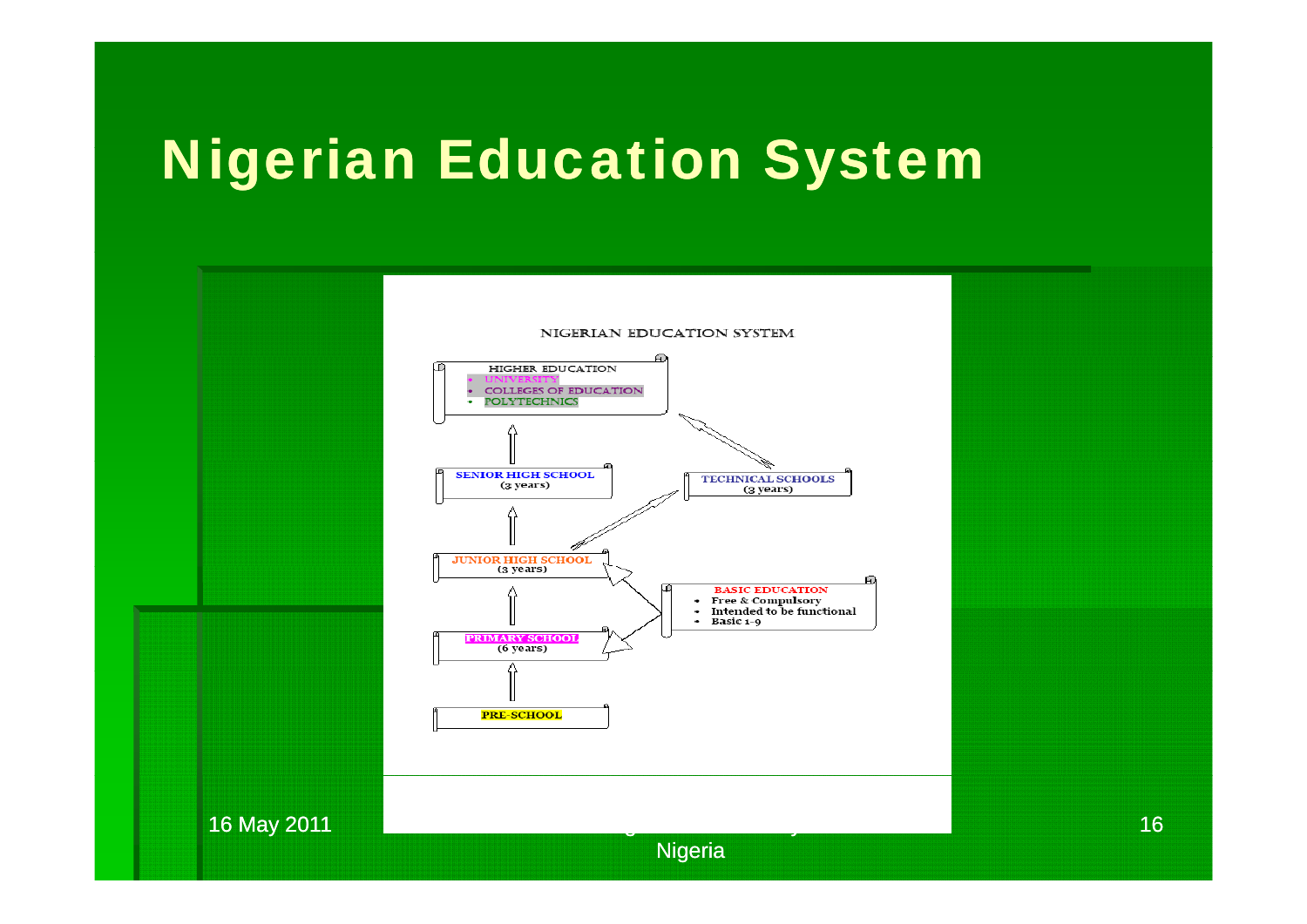# Policy implications

T. Multilin gualism as national goal.

 Languages status & functions redefined

Exo glossic nation en de la provincia de la provincia de la provincia de la provincia de la provincia de la provincia de la provi<br>La provincia de la provincia de la provincia de la provincia de la provincia de la provincia de la provincia d **- Multi-literacy** 

16 May 2011 **Multilingualism & Literacy in** Multilingualism & Literacy in **Nigeria**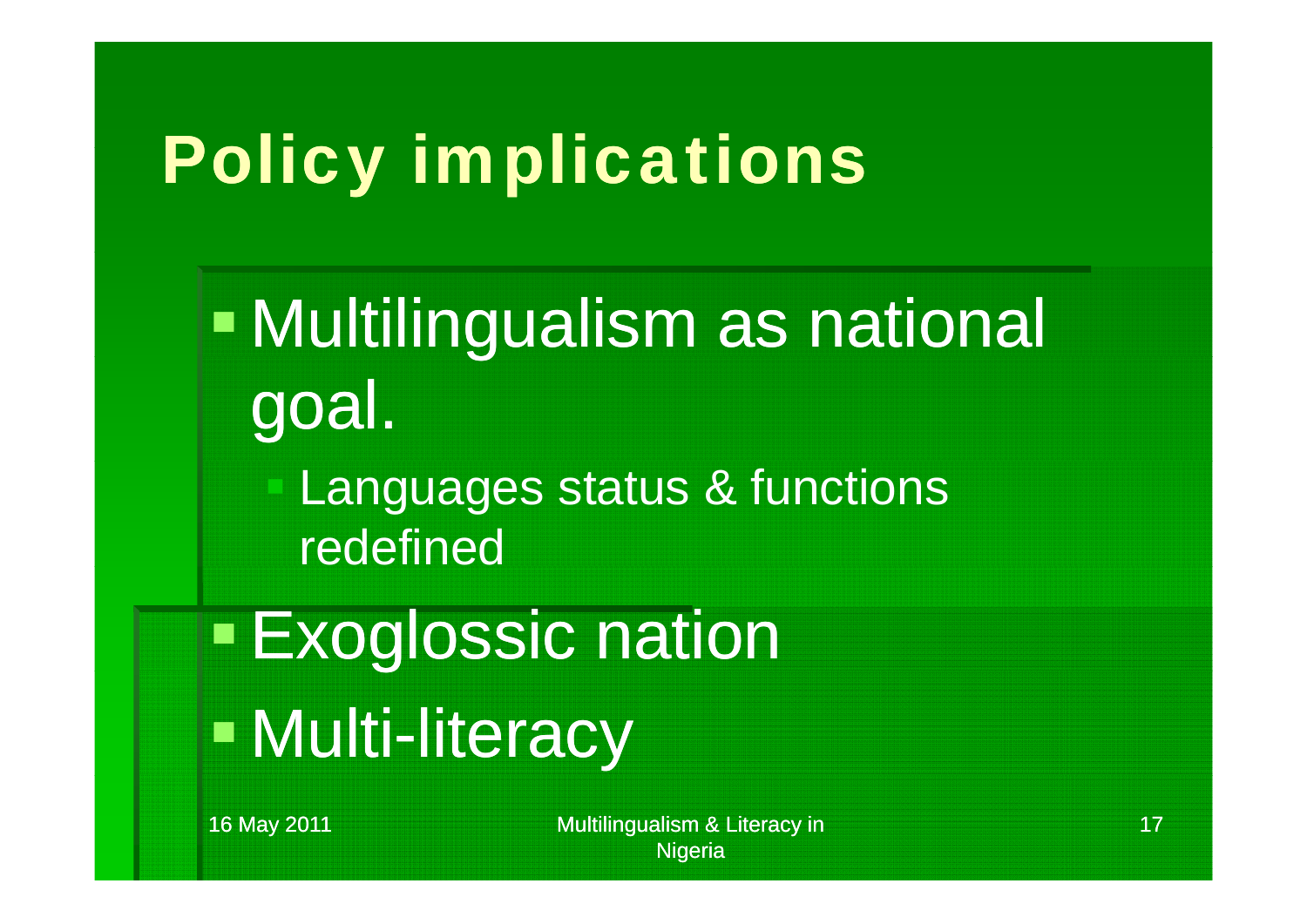### Languages status & functions…

| <b>Official</b><br>language  | <b>English</b>            | <b>*education, administration, mass &amp; international</b><br>communication, commerce, inter-ethnic communication<br>among elites,<br>•Library and archival language (record nation's history)<br>*access to government jobs & social mobility<br>•Exclusive preserve of urban elites (25% of population)<br>•Not spoken at all in some rural areas                                                                                                                               |
|------------------------------|---------------------------|------------------------------------------------------------------------------------------------------------------------------------------------------------------------------------------------------------------------------------------------------------------------------------------------------------------------------------------------------------------------------------------------------------------------------------------------------------------------------------|
| <b>National</b><br>languages | Hausa,<br>Igbo,<br>Yoruba | •3 major tribes (50% of population)<br>•Spoken as major languages in 25 states; speakers found<br>in reasonable numbers across 36 states<br>*support & compete with English in schools, in<br>government, offices<br><b>.Used in adult literacy</b><br>•Taught and fully examined in schools, studied at degree<br>and PG<br><b>.Extensive books/ literature developed in them</b><br>•Develop vocabulary for technical terms in science and<br>technology<br><b>.Web presence</b> |
| 16 May 2011                  |                           | 18<br><b>Multilingualism &amp; Literacy in</b><br><b>Nigeria</b>                                                                                                                                                                                                                                                                                                                                                                                                                   |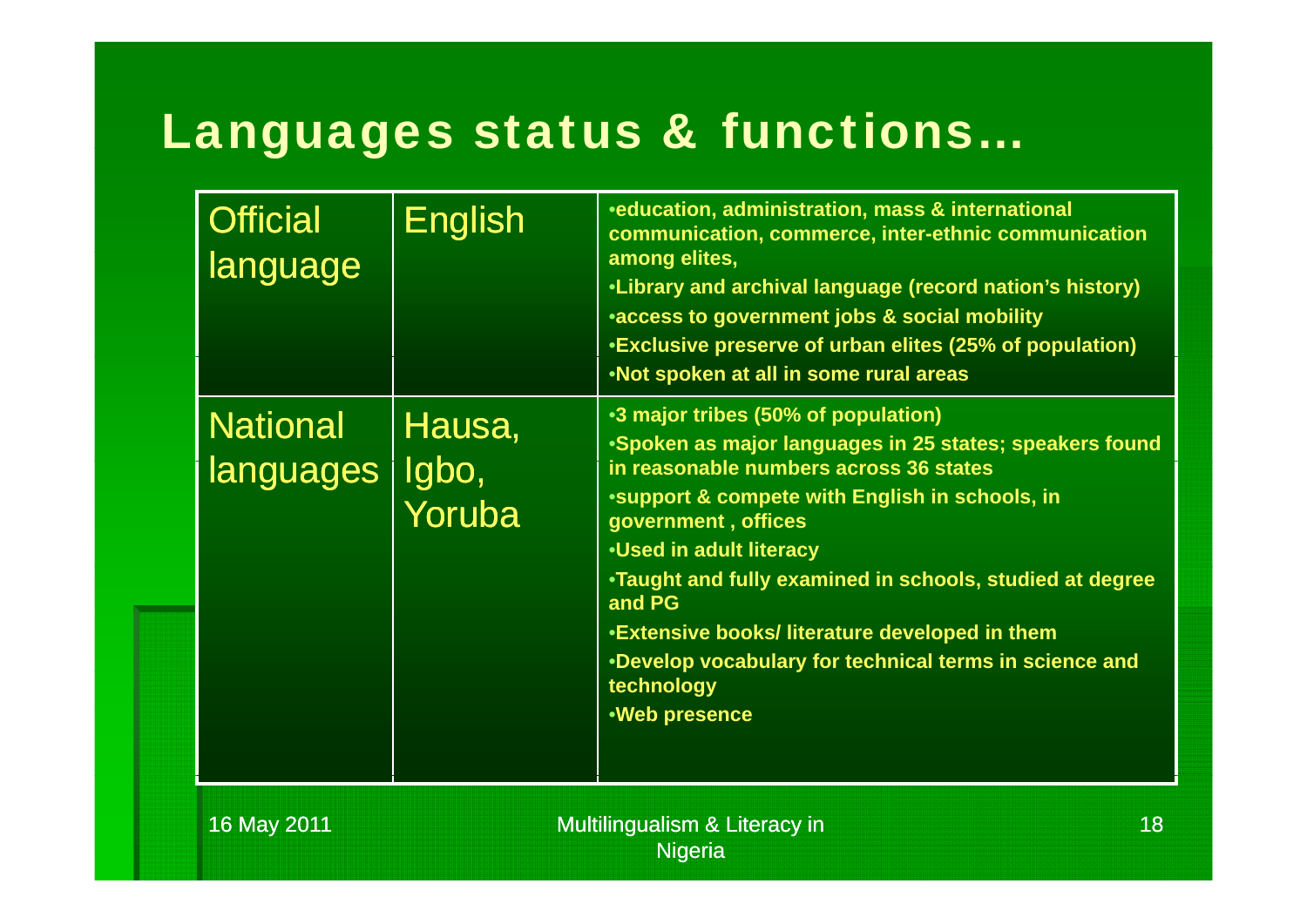### …Languages status & functions…

| <b>Regional</b><br>languages       | Fulfude, Efik,<br>Kanuri, Ibibio, Ijaw,<br>Edo, Nupe, Igala,<br>Idoma, Urhobo,<br>Ibibio, Annang (+<br>Hausa, Igbo,<br>Yoruba) | •Function sometimes as<br>major languages within their<br>specific regions<br>•Standardized orthography<br>and science vocabulary<br>•Used in state schools and<br>state (sometimes national)<br><b>broadcasts</b><br>•Often used as Language of<br><b>Immediate community (LIC)</b><br><b>*Extensive use in traditional</b><br>literature, oral & written |
|------------------------------------|--------------------------------------------------------------------------------------------------------------------------------|------------------------------------------------------------------------------------------------------------------------------------------------------------------------------------------------------------------------------------------------------------------------------------------------------------------------------------------------------------|
| <b>Second official</b><br>language | French                                                                                                                         | •Taught in primary and<br><b>Junior high school</b><br>*pursued at degree and post<br>graduate levels<br><i><b>•international communication</b></i>                                                                                                                                                                                                        |
| <b>IV MCYZVII</b>                  | <u> МЕШШЕРССПОНКА ЧАСТСОУ Ш</u><br><b>Nigeria</b>                                                                              | <b>INCA</b>                                                                                                                                                                                                                                                                                                                                                |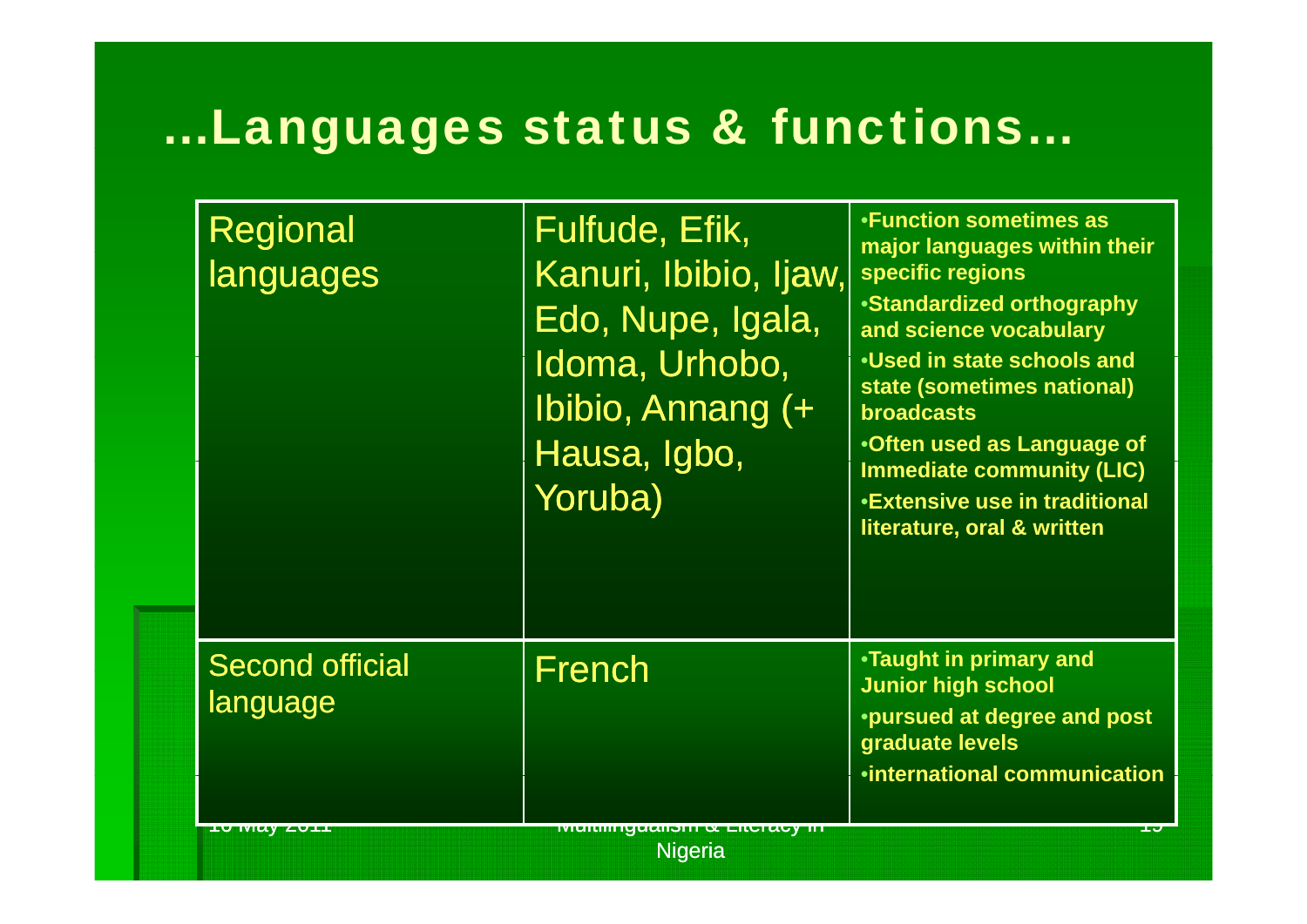#### ....Languages status & functions

| Local<br>languages                  | <b>Over 380</b><br>languages | •less than 30% of population<br>•1m & 10m speakers<br><b>.Limited to small villages &amp; LGAs</b><br>.23% have developed orthography, but less can be<br>used for literacy education<br>•Most underdeveloped, undeveloped,<br>*some seriously endangered<br><b>.Valued by their communities</b>                                                                                |
|-------------------------------------|------------------------------|---------------------------------------------------------------------------------------------------------------------------------------------------------------------------------------------------------------------------------------------------------------------------------------------------------------------------------------------------------------------------------|
| <b>Neutral</b><br>lingual<br>franca | Pidgin                       | •wide acceptance, but no official recognition<br>•Controversial: Debates over its status<br><b>•trade language developed from early contacts</b><br>with Portuguese<br>•Creolized into a mother tongue in some parts of<br><b>Delta and Edo states,</b><br>•popular among illiterates in urban centres<br>.Used in advertisements, advocacy, political<br>propaganda & populist |
| Foreign<br>language                 | <b>Arabic</b>                | <b>•Religious language</b><br>•Used in northern schools<br><b>.Pursued at degree &amp; PG levels</b>                                                                                                                                                                                                                                                                            |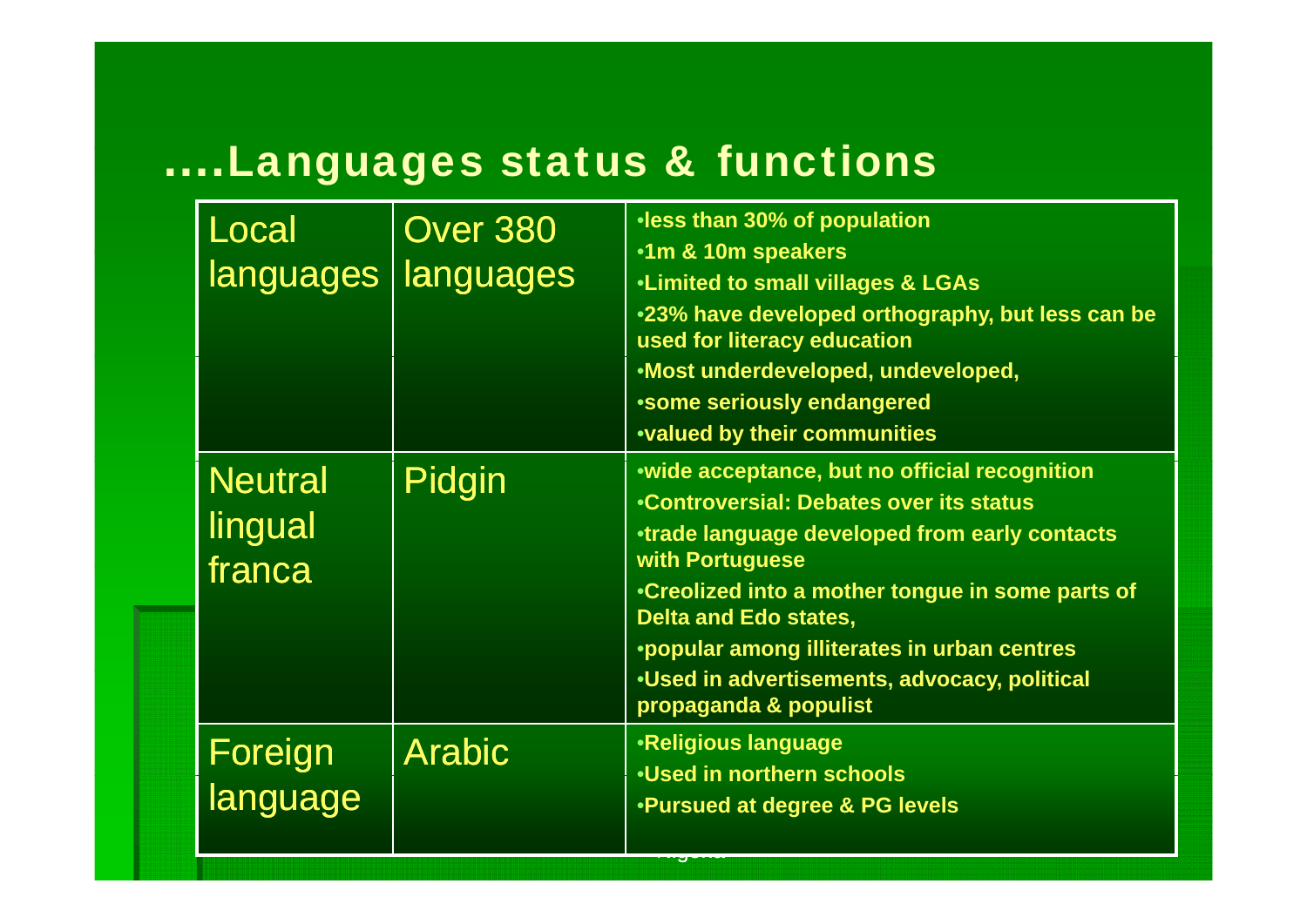#### Multi-literac y: 4 - 6 languages for literacy

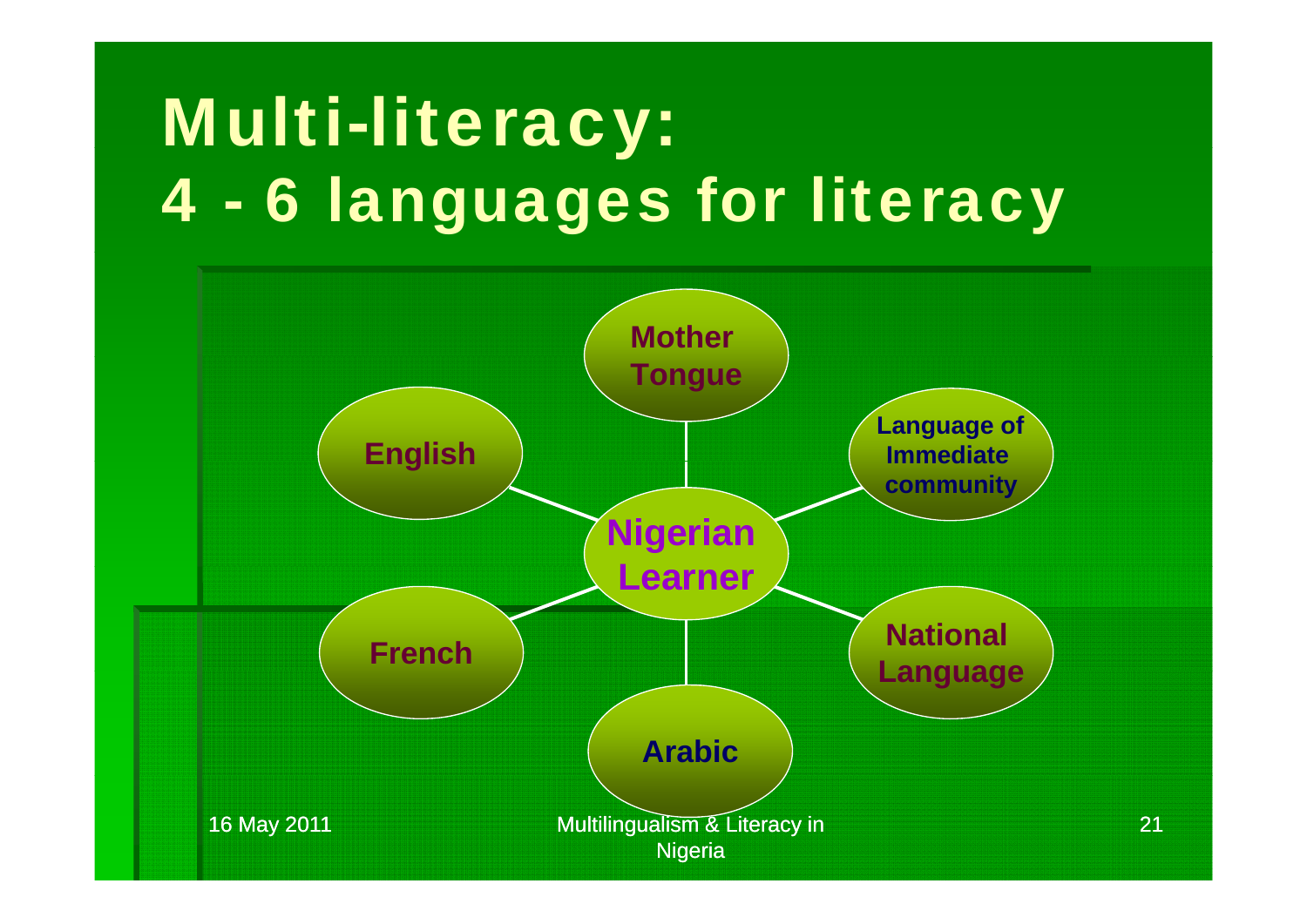#### Other implications …

**Each language is by definition a Mother** Tongue, all qualified to be medium of instruction at pre-school and lower elementary. In reality, most of the languages are spoken by small population, and are not committed to writing, few have teachers trained in them, most have no books or instructional materials. Hence, rather than literacy in Mother Tongue (MT), literacy in Language of Immediate Community (LIC) is encouraged.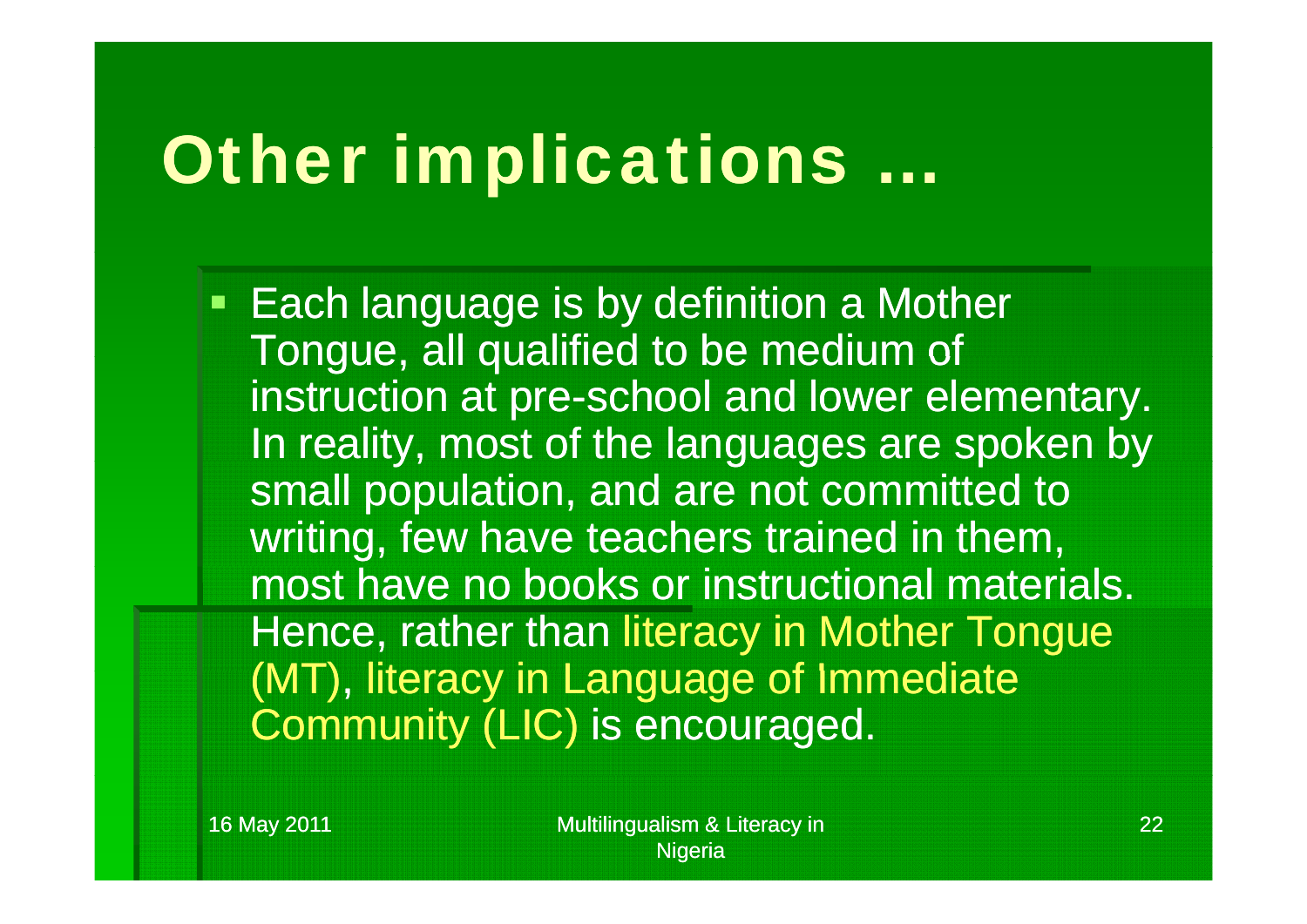# …other implications

- Several questions about policy effectiveness which affects literacy development?
	- If the Mother Tongue is considered an important medium for achieving initial and permanent literacy, why used it only `initially' and not throughout the whole of primary education?
		- Why should there be a change-over only after three years? Too early
	- Problem of identifying what constitutes "Mother Tongue" . Is it the native language, language of parents, language first acquired, thinking/dreaming language, language spoken most frequently?

 $\bullet$ 

 $\subset$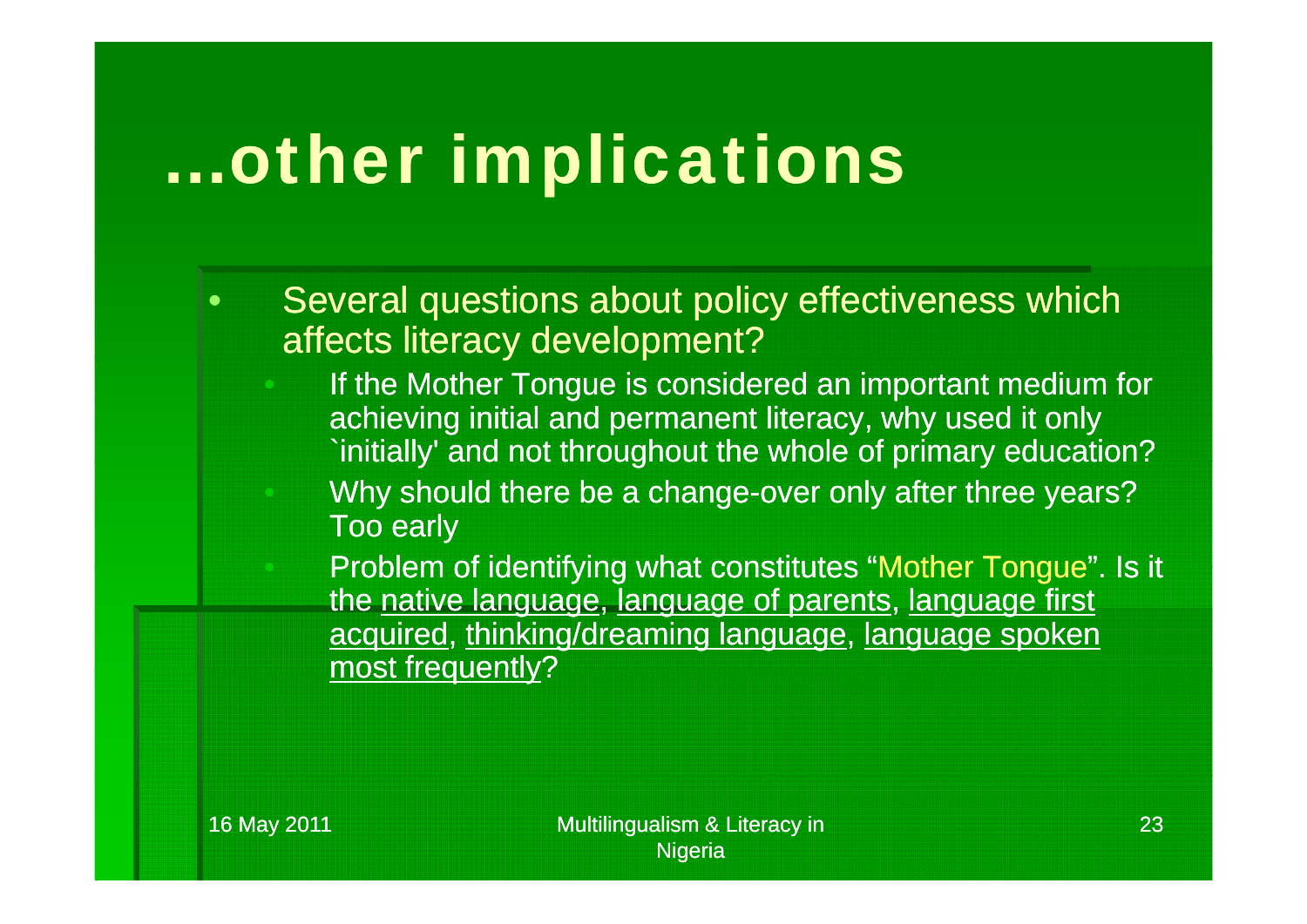## Ambiguous policy, varied implementations…

- $\bullet$  Total immersion in English literacy instruction. (urban elites schools forbids the use of 'vernacular' even in interaction with peers).
- $\bullet$  Initial instruction in MT, transition to English after a period (mostly in urban and semi-urban schools).
	- •Time of transition to English varies according to school location (urban/rural).
- $\bullet$  Bilingual literacy instruction from the start (sometimes code mixing in classroom instructions in public schools in semi urban areas).
- $\bullet$ • Mother tongue use throughout the primary school and some secondary schools (rural and semi-urban schools)
- $\bullet$ • Sometimes, Pidgin English (not officially recognized) is used (Edo, Delta and River states).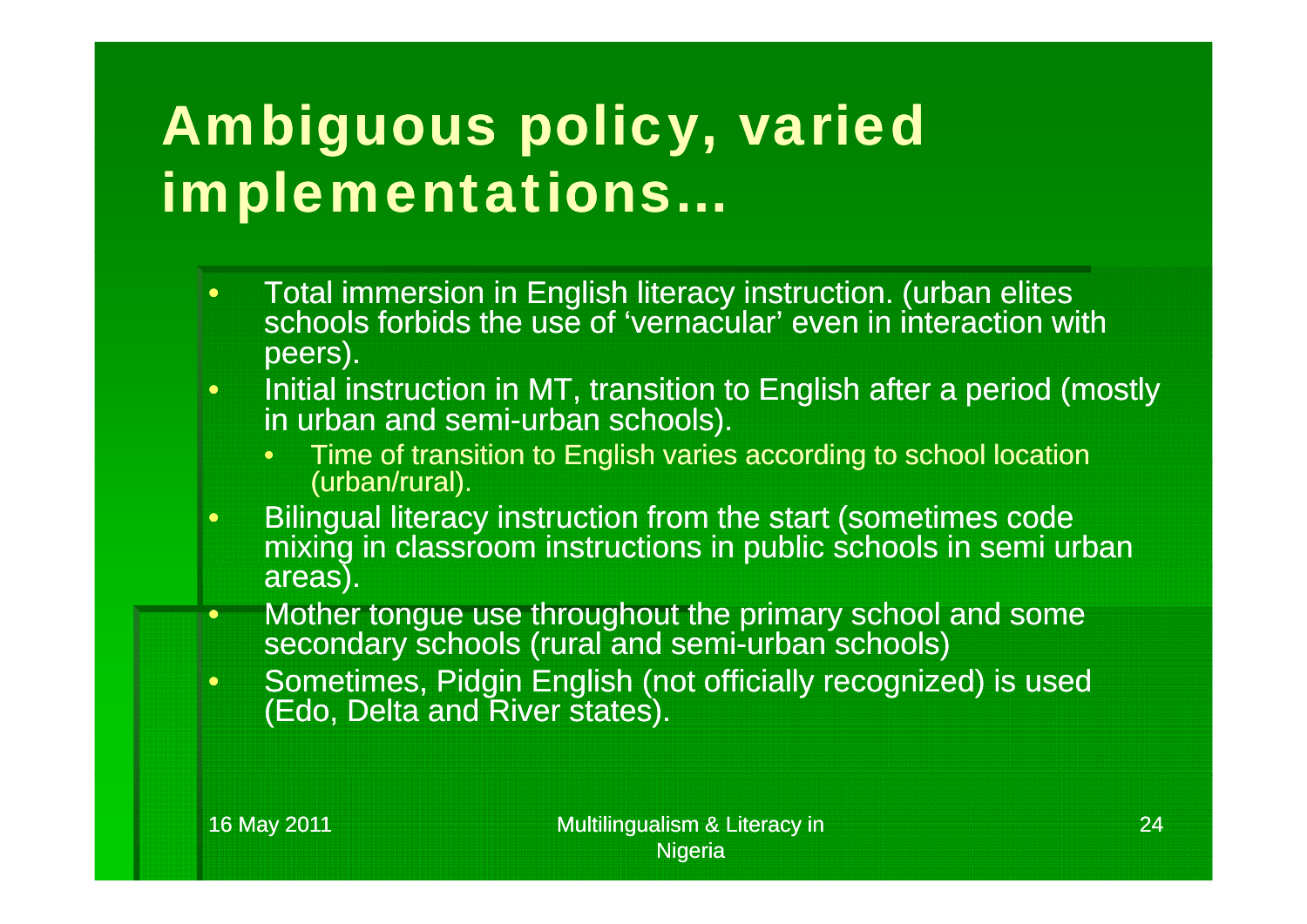## … faulty implementations

- $\bullet$ • While the policy recognized the use of all languages, only few are standardized:
	- 10% has primers and readers
	- 15 has the production of a glossary of technical terms in Science and Maths.
	- about 25% used in radio broadcast
	- 95 % of Nigeria dailies and weeklies are published in English
	- 70% of airtime (TV & programmes) devoted to English
- With so many languages to cope with within the curriculum, coupled with infrastructural and material deficiencies, teachers find it difficult to teach functional literacy, but rather teach language/linguistic studies
	- No recognized pedagogical procedure/skill to teach school subjects in most Ñigerian languages, teachers therefore have narrow<br>repertoire of pedagogical skills in literacy teaching both in English and Nigerian languages.
	- **b** Often, potential teachers don't want to study '*local*' languages

16 May 2011 **Multilingualism & Literacy in** Multilingualism & Literacy in **Nigeria**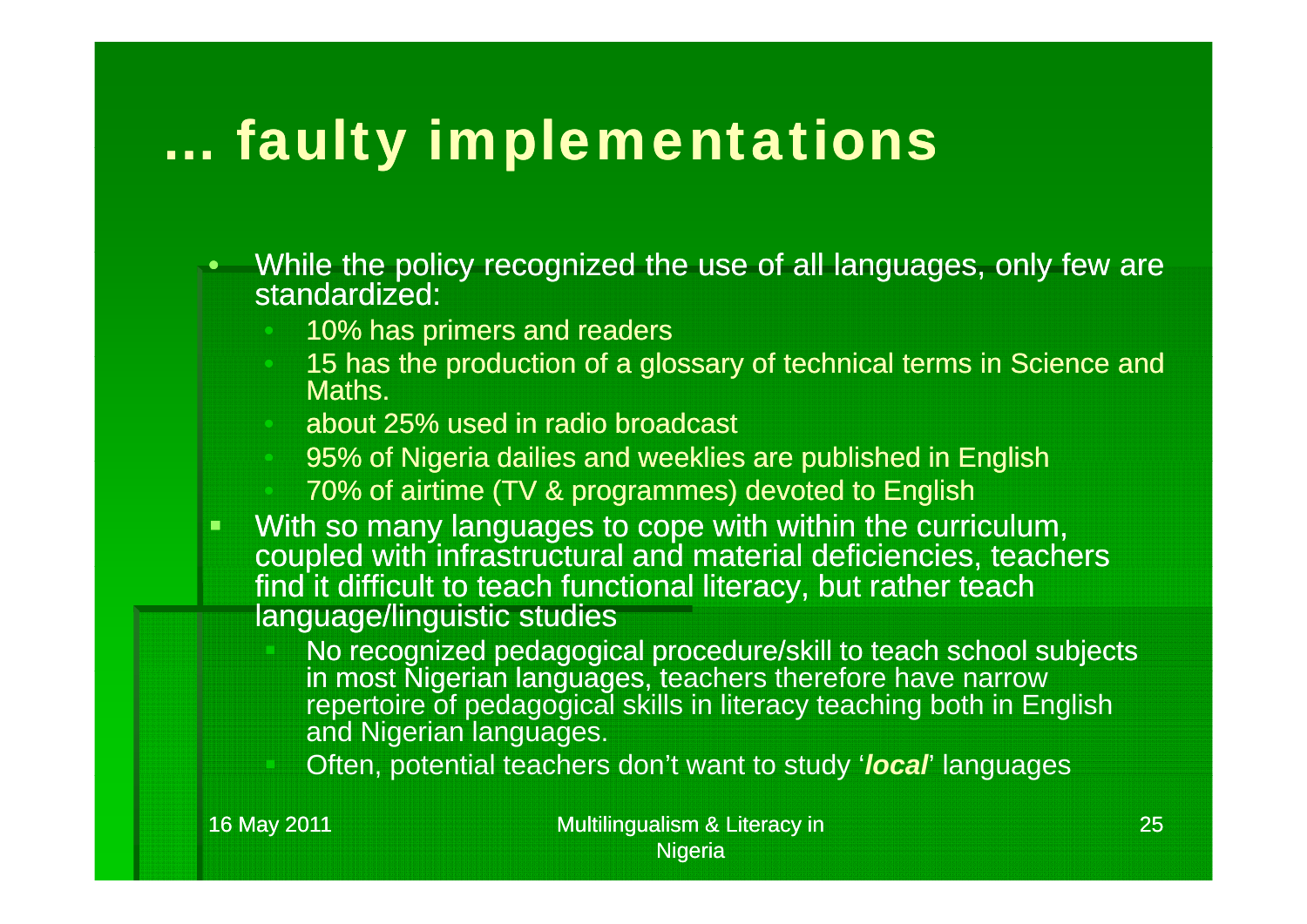#### **Challenges to Literacy development**

- $\Box$  Because of the level of confusion at implementation, many students leave primary schools without being proficiently literate in either English and any Nigerian language.
	- Nigerian pupils perform so poorly in the Monitoring Literacy Achievement (MLA) tests, 1991-1995.
- $\Box$  Disregard for a lot of Mother Tongues, leading to lack of motivation- high drop-out rates, low achievement
	- There is disparity school language and home language
	- Effect on cognitive maturation and intellectual development of the child (Chumbow,1986)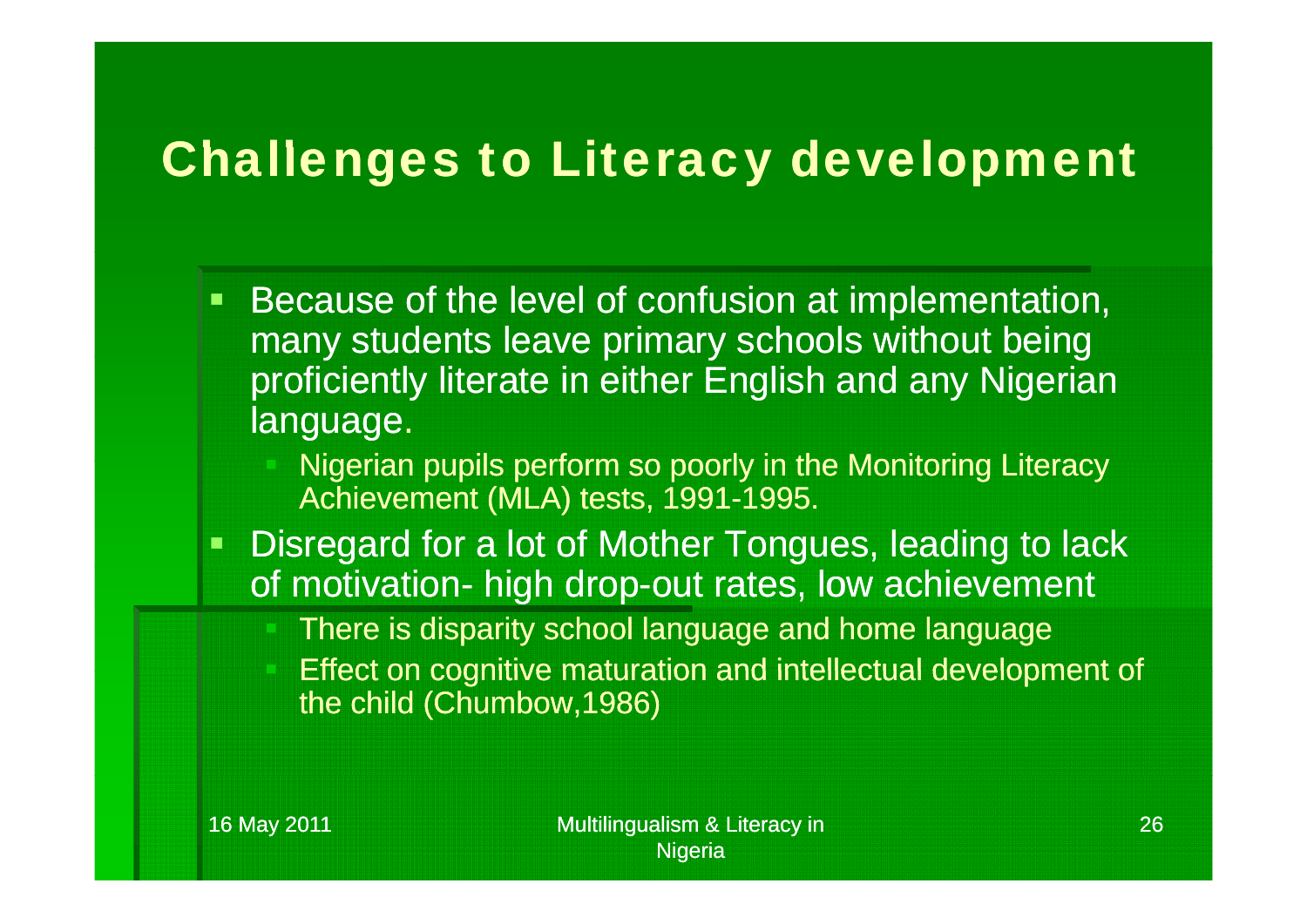#### **Challenges to Literacy development**

- Faulty basic literacy cannot transform to functional literacy or enlightenment literacy.
	- "if literacy is to function as real instrument of the empowerment of the poor, it must be perceived in an even wider perspective than just the development of skills of functionality in an existing social order. It should transcend these and function as an instrument of total transformation of the individual as *enlightenment literacy*" (UNESCO, 2006, p. 97).
	- Does Nigeria have the resources (human and material) to develop enlightenment literacy?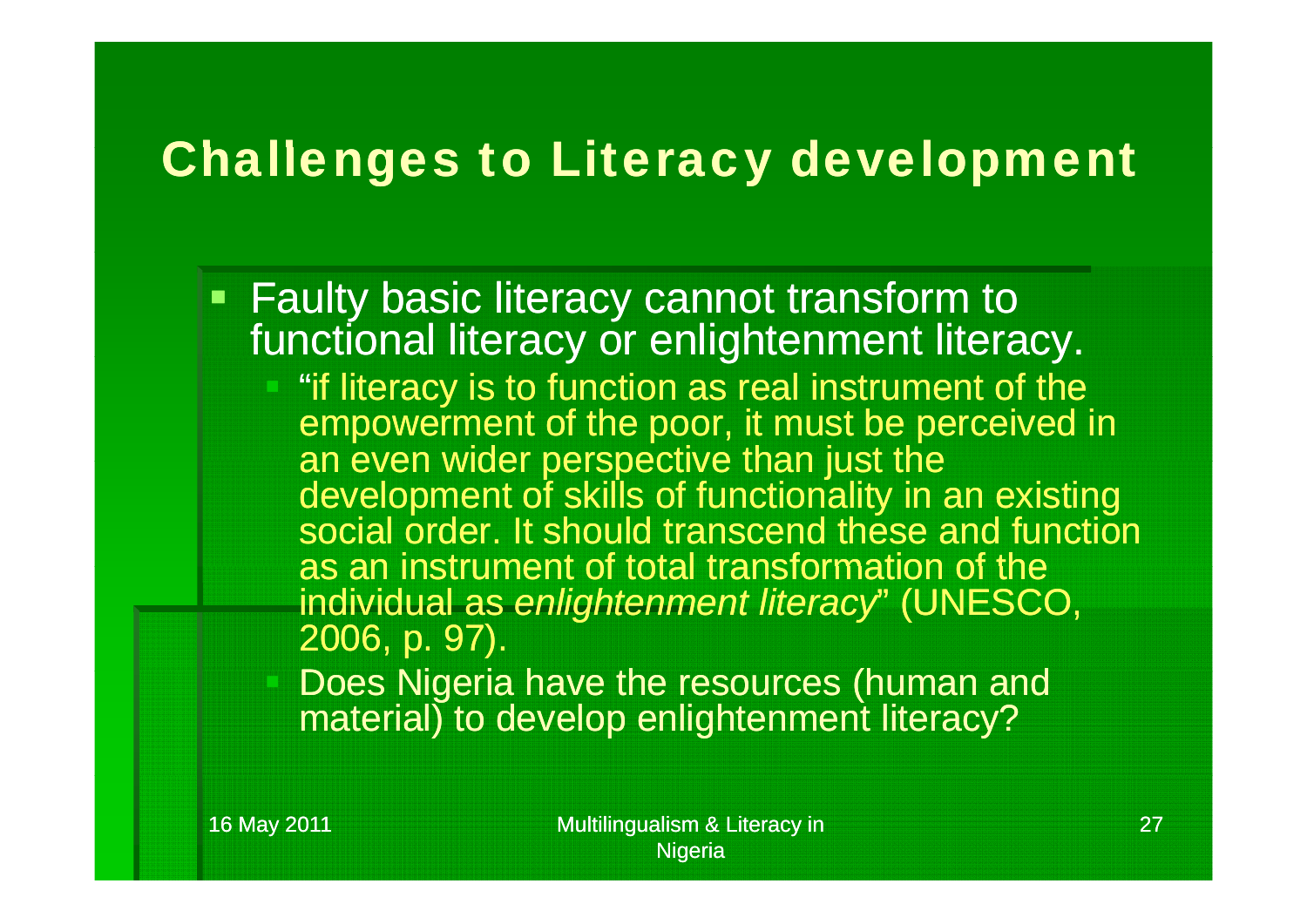# In conclusion…

- Though Nigeria adopted language policy seems to recognise the potentials in multilingualism, its ambiguity and faulty implementation seriously impair effective literacy development.
	- $\blacksquare$  In this context, multilingualism appears to be a impeding factor in access to learning when coupled with high population, poverty rates and literacy rates.

 Effective literacy in multilingual countries is dependent on learners' access to linguistic environment that give them opportunities to learn and develop (Trudell, 2009).